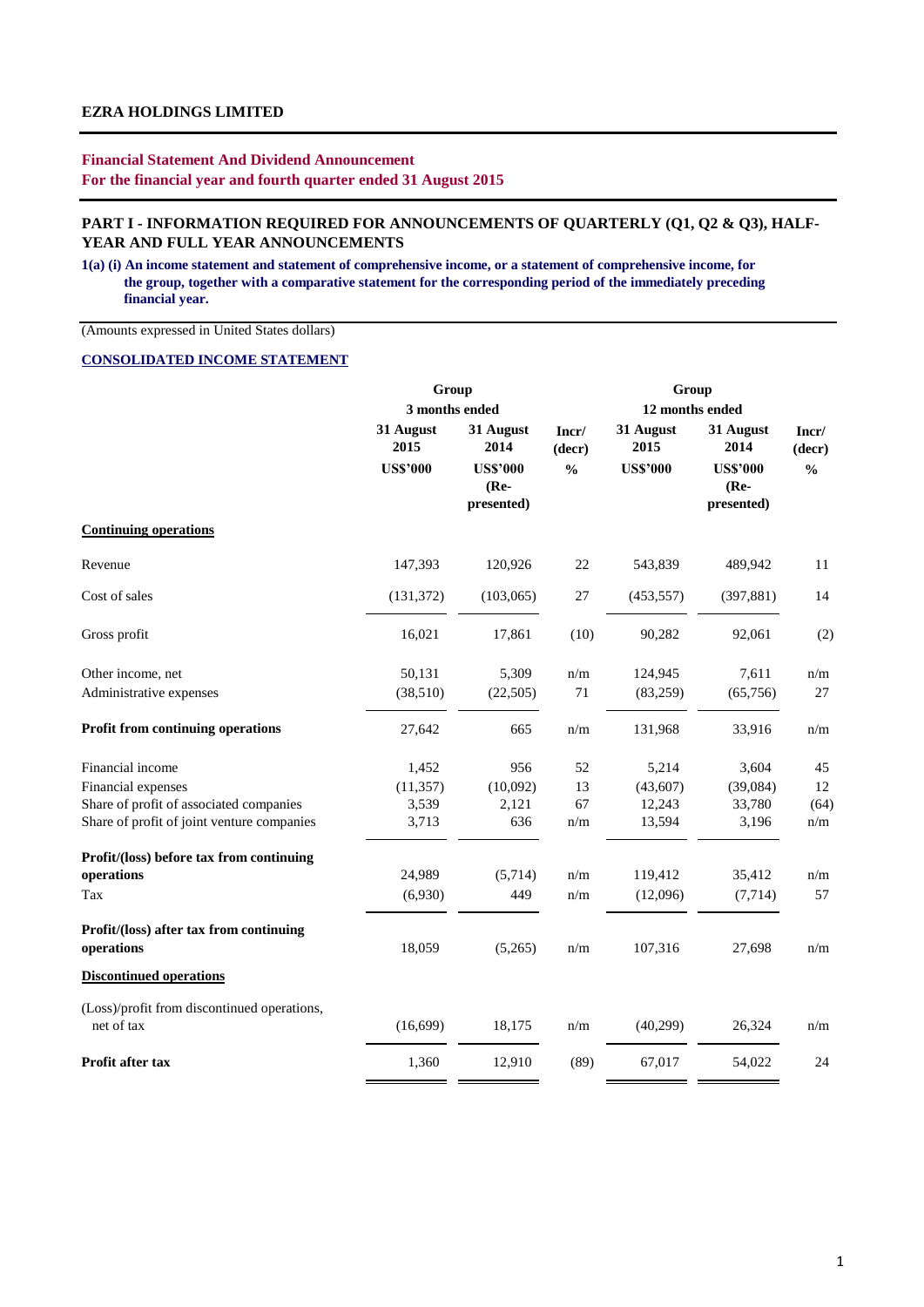# **CONSOLIDATED INCOME STATEMENT (CONT'D))**

| Incr/<br>(decr)<br>$\frac{0}{0}$                           |
|------------------------------------------------------------|
|                                                            |
|                                                            |
|                                                            |
| n/m                                                        |
| n/m                                                        |
|                                                            |
| (3)                                                        |
|                                                            |
| 166                                                        |
| n/m                                                        |
|                                                            |
| 166                                                        |
| presented)<br>18,945<br>26,324<br>45,269<br>8,753<br>8,753 |

nm – not meaningful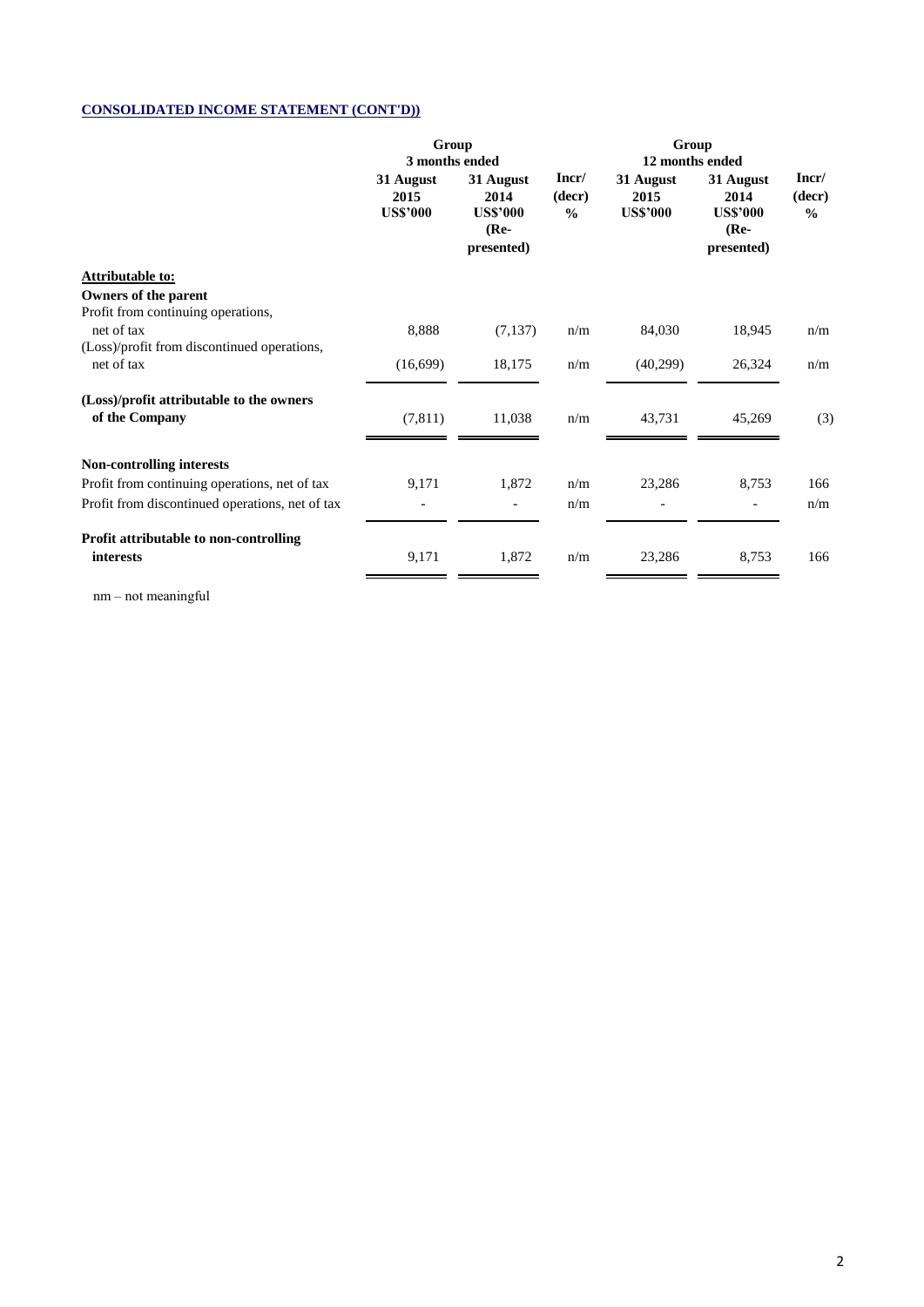# **Profit before tax from continuing operations was stated after (charging)/crediting:-**

|                                                                                                     | Group<br>3 months ended |                          |                 | Group<br>12 months ended |                          |                 |
|-----------------------------------------------------------------------------------------------------|-------------------------|--------------------------|-----------------|--------------------------|--------------------------|-----------------|
|                                                                                                     | 31 August<br>2015       | 31 August<br>2014        | Incr/<br>(decr) | 31 August<br>2015        | 31 August<br>2014        | Incr/<br>(decr) |
|                                                                                                     | <b>US\$'000</b>         | <b>US\$'000</b>          | $\frac{0}{0}$   | <b>US\$'000</b>          | <b>US\$'000</b>          | $\frac{0}{0}$   |
| Amortisation of other intangible assets                                                             | (1,131)                 | (20)                     | n/m             | (1,190)                  | (76)                     | n/m             |
| Depreciation of fixed assets                                                                        | (15, 286)               | (14,267)                 | 7               | (68, 126)                | (53, 162)                | 28              |
| Gain/(loss) on disposal of fixed assets                                                             | 29,299                  | (240)                    | n/m             | 30,522                   | (197)                    | n/m             |
| Impairment loss on fixed assets                                                                     |                         | (88)                     | (100)           | (10,000)                 | (607)                    | n/m             |
| Fixed assets written off                                                                            | (46)                    | (2,556)                  | (98)            | (72)                     | (2,561)                  | (97)            |
| Inventories written-off                                                                             | (279)                   |                          | n/m             | (279)                    |                          | n/m             |
| Realised gain/(loss) on derivative instruments, net                                                 | 64                      | (27)                     | n/m             | (9,623)                  | (143)                    | n/m             |
| Gross dividend income from AFS investments<br>Gross dividend income from fair value                 | 3,600                   | 1,200                    | 200             | 4,800                    | 1,200                    | n/m             |
| through profit and loss ("FVTPL") investments<br>Fair value changes in respect of FVTPL             |                         | $\overline{\phantom{a}}$ | n/m             |                          | 180                      | (100)           |
| investments, net<br>(Loss)/gain on dilution of interest in an<br>associated company                 |                         | $\overline{a}$<br>(103)  | n/m<br>(100)    |                          | 345<br>4,995             | (100)<br>(100)  |
| Foreign exchange gain/(loss), net                                                                   | 4,509                   | 2,403                    | 88              | 26,481                   | (4,420)                  | n/m             |
| Bad debts (written off)/recovered, net                                                              | (122)                   | (7)                      | n/m             | 102                      | 484                      | (79)            |
| Allowance for of doubtful debts, net<br>Gain on bargain purchase on acquisition of                  | (8, 631)                | (4,149)                  | 108             | (9,052)                  | (4,149)                  | 118             |
| subsidiaries<br>Realised loss on share of hedging reserves on                                       | 11,714                  |                          | n/m             | 118,047                  | $\overline{a}$           | n/m             |
| step-up of associated companies to subsidiaries<br>Realised gain on share of fair value reserves on |                         |                          | n/m             | (199)                    | $\overline{\phantom{a}}$ | n/m             |
| step-up of associated companies to subsidiaries<br>Loss on step up of associated and joint venture  |                         |                          | n/m             | 1,715                    |                          | n/m             |
| companies to subsidiaries                                                                           | (25)                    |                          | n/m             | (42, 329)                |                          | n/m             |
| Impairment loss on goodwill                                                                         |                         |                          | n/m             | (311)                    |                          | n/m             |

nm – not meaningful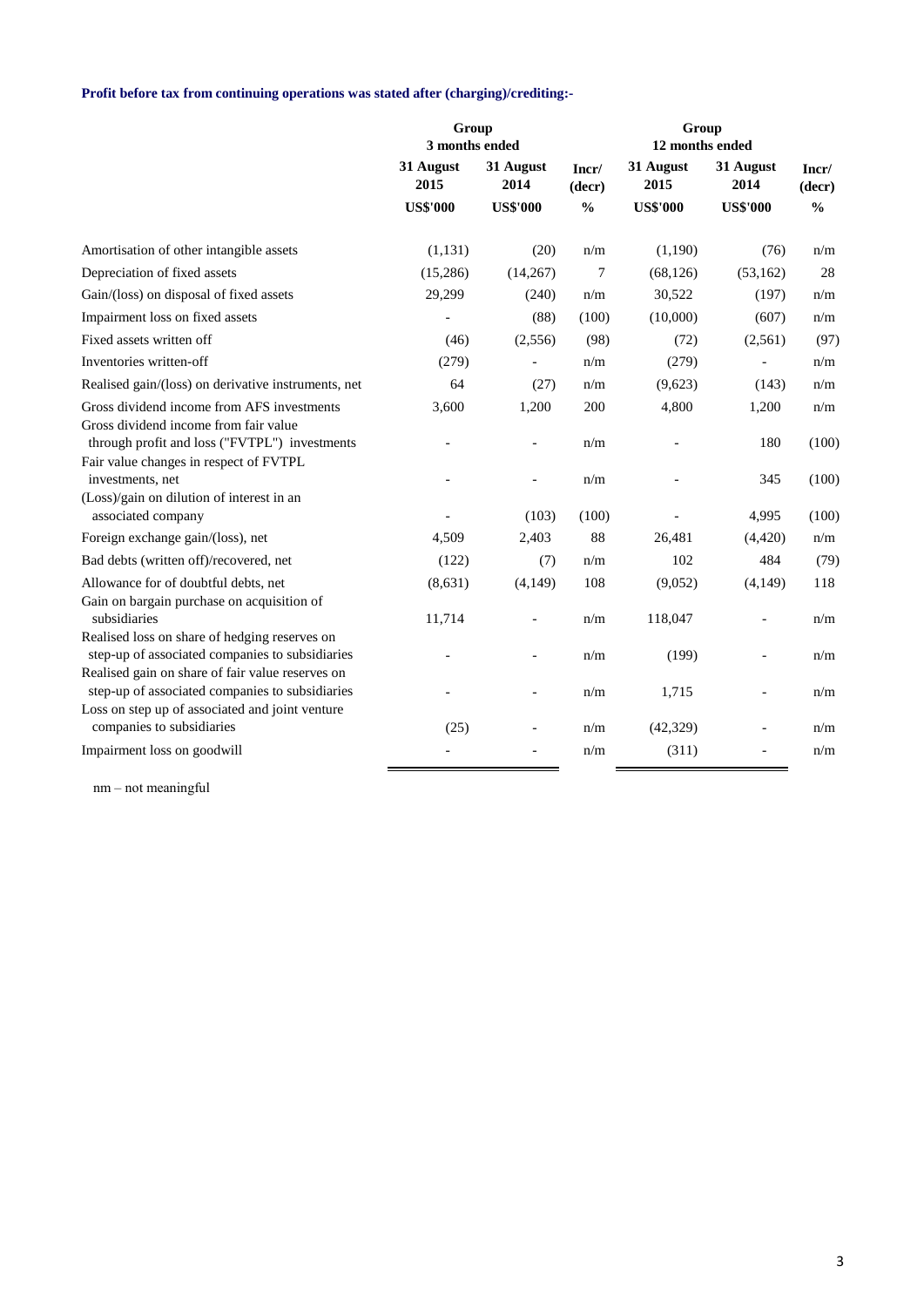# **CONSOLIDATED STATEMENT OF COMPREHENSIVE INCOME**

|                                                                                                                                                  |                   | Group             |                 |                   |                   |                 |  |
|--------------------------------------------------------------------------------------------------------------------------------------------------|-------------------|-------------------|-----------------|-------------------|-------------------|-----------------|--|
|                                                                                                                                                  | 3 months ended    |                   |                 | 12 months ended   |                   |                 |  |
|                                                                                                                                                  | 31 August<br>2015 | 31 August<br>2014 | Incr/<br>(decr) | 31 August<br>2015 | 31 August<br>2014 | Incr/<br>(decr) |  |
|                                                                                                                                                  | <b>US\$'000</b>   | <b>US\$'000</b>   | $\frac{0}{0}$   | <b>US\$'000</b>   | <b>US\$'000</b>   | $\frac{0}{0}$   |  |
|                                                                                                                                                  |                   | (Re-presented)    |                 |                   | (Re-presented)    |                 |  |
| Profit after tax                                                                                                                                 | 1,360             | 12,910            | (89)            | 67,017            | 54,022            | 24              |  |
| Other comprehensive income:                                                                                                                      |                   |                   |                 |                   |                   |                 |  |
| Exchange differences on translating<br>foreign operations<br>Remeasurement loss on defined benefits                                              | (2,256)           | (554)             | n/m             | (8,123)           | 1,217             | n/m             |  |
| obligations<br>Reclassification of fair value reserves on                                                                                        | (156)             |                   | n/m             | (156)             |                   | n/m             |  |
| step-up of associated company included<br>in profit or loss<br>Reclassification of hedging reserves on<br>step-up of associated company included |                   |                   | n/m             | (1,715)           |                   | n/m             |  |
| in profit or loss                                                                                                                                |                   |                   | n/m             | 199               |                   | n/m             |  |
| Fair value changes on cash flow hedges<br>Share of other comprehensive income of                                                                 | (8,623)           | 617               | n/m             | (17,901)          | 3,169             | n/m             |  |
| associated companies and joint ventures<br>companies                                                                                             | (8,017)           | (11,200)          | (28)            | (9, 911)          | 3,127             | n/m             |  |
| Other comprehensive income for the<br>financial period, net of tax                                                                               | (19,052)          | (11, 137)         | 71              | (37, 607)         | 7,513             | n/m             |  |
| TOTAL COMPREHENSIVE INCOME<br>FOR THE FINANCIAL PERIOD/YEAR                                                                                      | (17, 692)         | 1,773             | n/m             | 29,410            | 61,535            | (52)            |  |
| Total comprehensive income attributable to:                                                                                                      |                   |                   |                 |                   |                   |                 |  |
| Owners of the parent                                                                                                                             | (26, 109)         | (99)              | n/m             | 7,811             | 52,782            | (85)            |  |
| Non-controlling interests                                                                                                                        | 8,417             | 1,872             | n/m             | 21,599            | 8,753             | 147             |  |
|                                                                                                                                                  | (17, 692)         | 1,773             | n/m             | 29,410            | 61,535            | (52)            |  |
| <b>Attributable to owners of the Company:</b><br>Total comprehensive income from                                                                 |                   |                   |                 |                   |                   |                 |  |
| continuing operations, net of tax<br>Total comprehensive income from                                                                             | (9,012)           | (18, 359)         | (51)            | 48,361            | 26,350            | 84              |  |
| discontinued operations, net of tax                                                                                                              | (17,097)          | 18,260            | n/m             | (40, 550)         | 26,432            | n/m             |  |
| Total comprehensive income for the year<br>attributable to owners of the Company                                                                 | (26, 109)         | (99)              | n/m             | 7,811             | 52,782            | (85)            |  |
|                                                                                                                                                  |                   |                   |                 |                   |                   |                 |  |

nm – not meaningful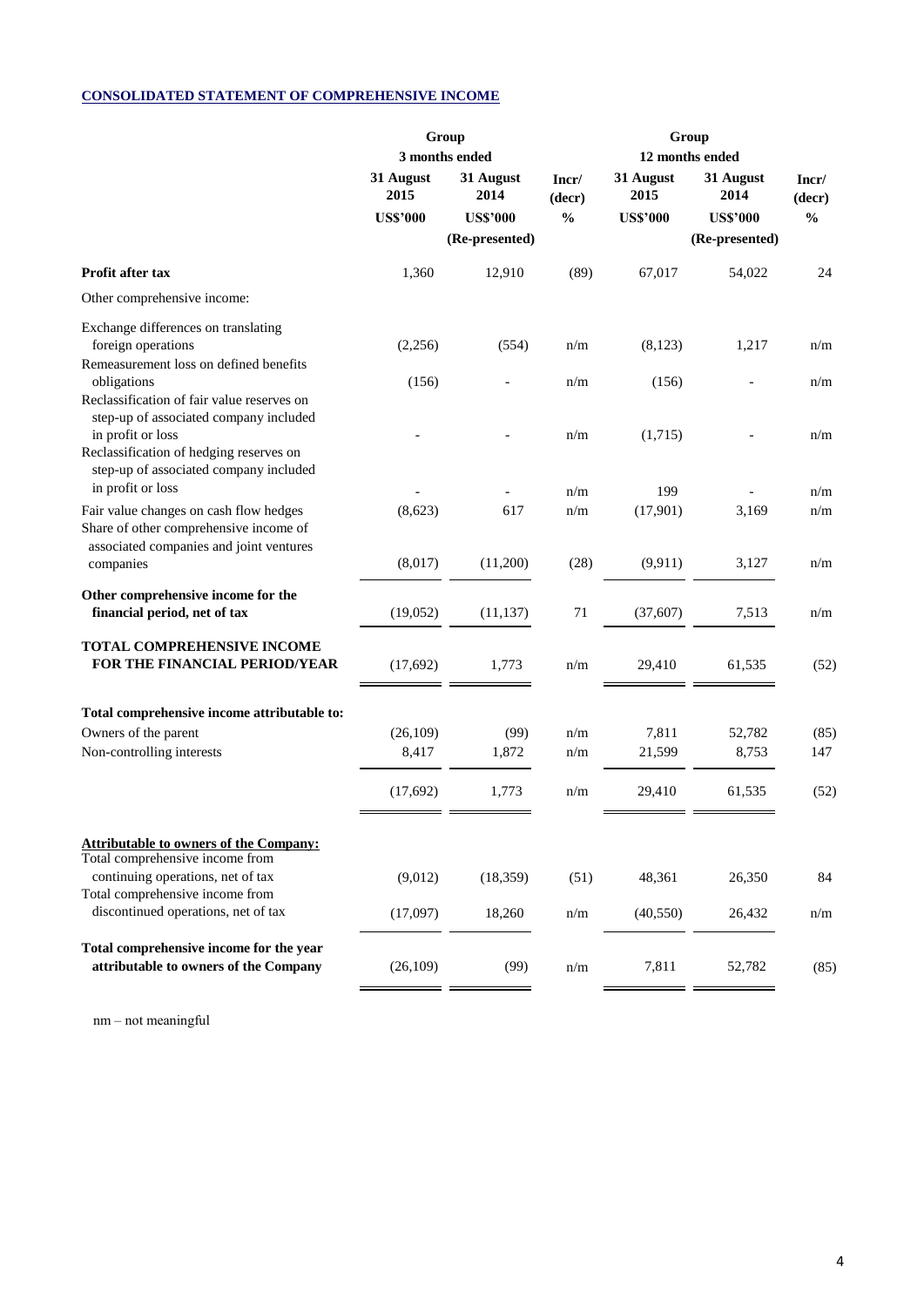# **statement as at the end of the immediately preceding financial year 1(b)(i) Statement of financial position (for the issuer and group), together with a comparative**

| (Amounts expressed in United States dollars)      |                   | Group             | Company           |                   |  |
|---------------------------------------------------|-------------------|-------------------|-------------------|-------------------|--|
|                                                   | 31 August<br>2015 | 31 August<br>2014 | 31 August<br>2015 | 31 August<br>2014 |  |
|                                                   | <b>US\$'000</b>   | <b>US\$'000</b>   | <b>US\$'000</b>   | <b>US\$'000</b>   |  |
| <b>Non-current assets</b>                         |                   |                   |                   |                   |  |
| <b>Fixed assets</b>                               | 1,012,908         | 1,593,955         | 870               | 1,468             |  |
| Goodwill                                          | 17,848            | 231,370           |                   |                   |  |
| Other intangible assets                           | 9,634             | 10,509            |                   |                   |  |
| Investments in subsidiaries                       |                   |                   | 216,293           | 306,965           |  |
| Investments in associated companies               | 212,818           | 187,765           |                   | 29,743            |  |
| Investments in joint venture companies            | 191,265           | 25,738            | 6,987             | 18,987            |  |
| Available for sale ("AFS") investments            | 3,112             | 3,075             | 3,075             | 3,075             |  |
| Long term receivable from subsidiaries            |                   |                   | 139,021           | 13,817            |  |
| Long term receivable from an associated company   |                   | 48,080            |                   | 37,800            |  |
| Funding scheme pension                            |                   | 48                |                   |                   |  |
| Other receivable                                  | 14,317            |                   |                   |                   |  |
| Trade receivable                                  | 53,532            | 49,621            |                   |                   |  |
| Deferred tax assets                               | 700               | 2,496             |                   |                   |  |
| <b>Current assets</b>                             |                   |                   |                   |                   |  |
| Assets held for sale                              | 102,548           | 120,298           | 351,805           | 101,785           |  |
| Assets included in disposal group classified      |                   |                   |                   |                   |  |
| as held for sale                                  | 1,599,952         |                   |                   |                   |  |
| Inventories and work-in-progress                  | 78,017            | 91,364            |                   |                   |  |
| Trade receivables                                 | 244,713           | 546,406           |                   |                   |  |
| Other receivables                                 | 96,277            | 36,517            | 4,050             | 1,969             |  |
| Other current assets                              | 44,484            | 69,042            | 503               | 536               |  |
| Balances due from                                 |                   |                   |                   |                   |  |
| - subsidiaries                                    |                   |                   | 661,488           | 792,050           |  |
| - associated companies                            | 76,957            | 145,110           | 7,183             | 13,234            |  |
| - joint venture companies                         | 221               | 22,090            |                   | 6                 |  |
| Derivative financial instruments                  | 177               | 615               |                   | 615               |  |
| Cash and cash equivalents                         | 377,601           | 174,365           | 292,267           | 94,827            |  |
| Cash pledged                                      | 40,234            | 4,528             |                   |                   |  |
|                                                   | 2,661,181         | 1,210,335         | 1,317,296         | 1,005,022         |  |
| <b>Current liabilities</b>                        |                   |                   |                   |                   |  |
| Liabilities included in disposal group classified |                   |                   |                   |                   |  |
| as held for sale                                  | 988,996           |                   |                   |                   |  |
| Trade payables                                    | 53,777            | 154,001           |                   |                   |  |
| Other payables                                    | 163,517           | 270,282           | 20,482            | 33,278            |  |
| Bills payable to banks                            | 255,797           | 228,585           | 41,957            | 56,601            |  |
| Deferred income                                   | 868               | 1,540             |                   |                   |  |
| Progress billings in excess of work-in-progress   | 56,642            | 61,766            |                   |                   |  |
| Balances due to                                   |                   |                   |                   |                   |  |
| subsidiaries                                      |                   |                   | 53,830            | 40,278            |  |
| associated companies<br>$\frac{1}{2}$             | 7,410             | 60,789            |                   |                   |  |
| joint venture companies                           | 2,500             | 2,500             | 2,500             | 2,500             |  |
| Derivative financial instruments                  | 41,167            | 3,847             | 34,752            | 3,398             |  |
| Lease obligations                                 | 2,522             | 1,054             |                   | 30                |  |
| Bank term loans                                   | 153,609           | 281,122           | 12,000            | 92,192            |  |
| Perpertual securities                             | 106,232           |                   | 106,232           |                   |  |
| Notes payable                                     | 226,489           |                   | 226,489           |                   |  |
| Provision for tax                                 | 14,124            | 17,734            | 2,192             | 2,125             |  |
|                                                   | 2,073,650         | 1,083,220         | 500,434           | 230,402           |  |
| Net current assets                                | 587,531           | 127,115           | 816,862           | 774,620           |  |

5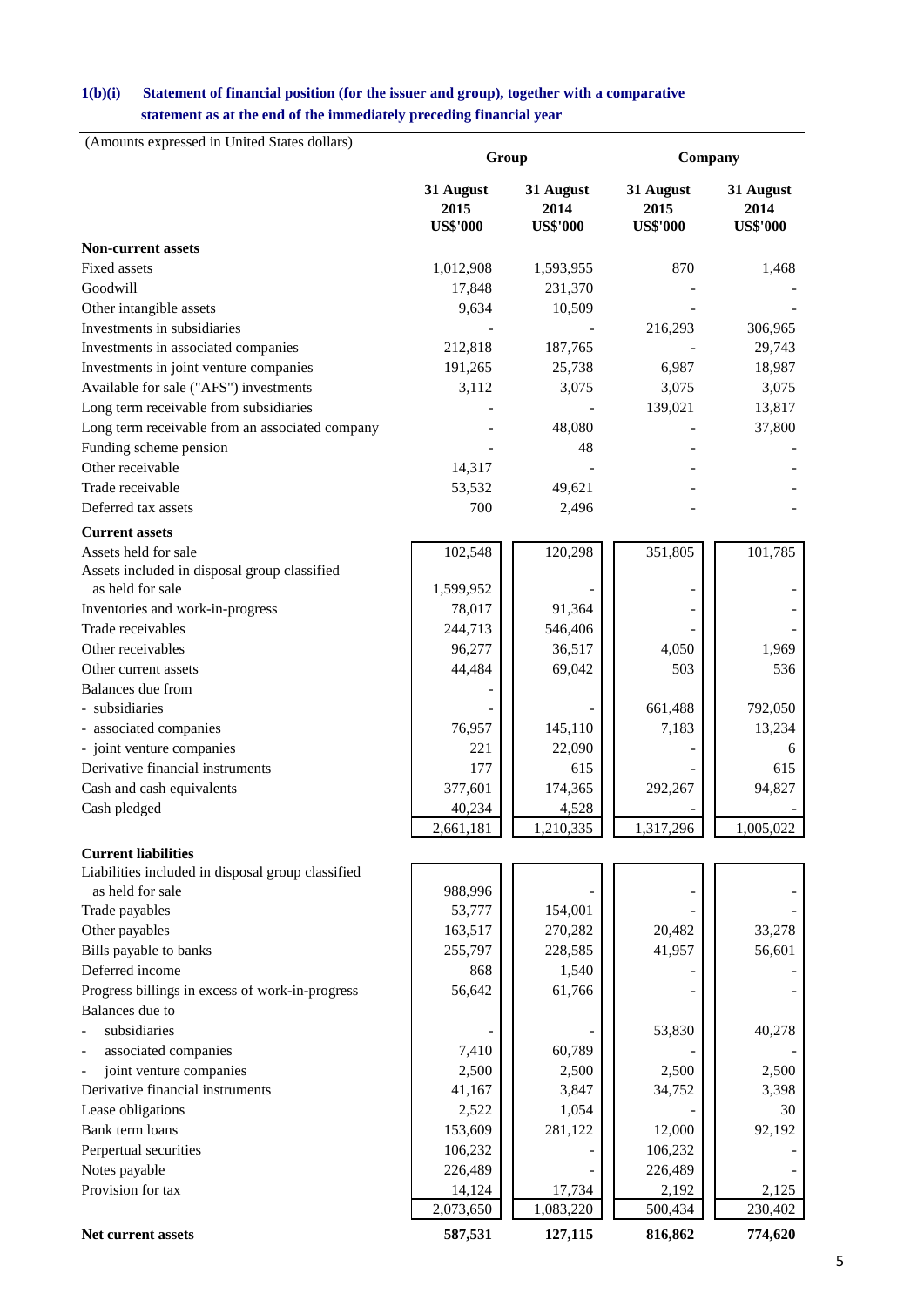# **statement as at the end of the immediately preceding financial year 1(b)(i) Statement of financial position (for the issuer and group), together with a comparative**

| (Amounts expressed in United States dollars) |                                      |                                      |                                      |                                      |  |
|----------------------------------------------|--------------------------------------|--------------------------------------|--------------------------------------|--------------------------------------|--|
|                                              | Group                                |                                      | Company                              |                                      |  |
|                                              | 31 August<br>2015<br><b>US\$'000</b> | 31 August<br>2014<br><b>US\$'000</b> | 31 August<br>2015<br><b>US\$'000</b> | 31 August<br>2014<br><b>US\$'000</b> |  |
| <b>Non-current liabilities</b>               |                                      |                                      |                                      |                                      |  |
| Other payables                               |                                      | (26,076)                             |                                      | (6,076)                              |  |
| Pension liability                            |                                      | (1,297)                              |                                      |                                      |  |
| Deferred income                              | (10, 193)                            | (24, 442)                            |                                      |                                      |  |
| Lease obligations                            | (11,886)                             | (811)                                |                                      |                                      |  |
| Bank term loans                              | (607, 810)                           | (665, 940)                           | (154,000)                            | (11,000)                             |  |
| Notes payable                                | (105, 806)                           | (374, 405)                           | (105, 806)                           | (374, 405)                           |  |
| Deferred tax liabilities                     | (2,659)                              | (1,032)                              |                                      |                                      |  |
| <b>NET ASSETS</b>                            | 1,365,311                            | 1,185,769                            | 923,302                              | 794,994                              |  |
| <b>EQUITY</b>                                |                                      |                                      |                                      |                                      |  |
| Share capital                                | 634,736                              | 490,085                              | 634,736                              | 490,085                              |  |
| Perpetual securities                         |                                      | 123,047                              |                                      | 123,047                              |  |
| Accumulated profits                          | 557,734                              | 523,716                              | 302,464                              | 190,976                              |  |
| Capital reserve                              | (48,019)                             | (3,242)                              | 7,448                                | (2, 353)                             |  |
| Fair value adjustment reserve                |                                      | 4,951                                |                                      |                                      |  |
| Hedging reserve                              | (17, 238)                            | 243                                  | (13,970)                             | 615                                  |  |
| <b>Translation reserve</b>                   | (15, 826)                            | (1,622)                              |                                      |                                      |  |
| Treasury shares                              | (7, 376)                             | (7, 376)                             | (7,376)                              | (7, 376)                             |  |
|                                              | 1,104,011                            | 1,129,802                            | 923,302                              | 794,994                              |  |
| Non-controlling interests                    | 261,300                              | 55,967                               |                                      |                                      |  |
| <b>TOTAL EQUITY</b>                          | 1,365,311                            | 1,185,769                            | 923,302                              | 794,994                              |  |
|                                              |                                      |                                      |                                      |                                      |  |

# **1(b)(ii) Aggregate amount of group's borrowings and debt securities**

|                                                       | 31 August 2015             |                                     | 31 August 2014                    |                                     |  |
|-------------------------------------------------------|----------------------------|-------------------------------------|-----------------------------------|-------------------------------------|--|
|                                                       | Secured<br><b>US\$'000</b> | <b>Unsecured</b><br><b>US\$'000</b> | <b>Secured</b><br><b>US\$'000</b> | <b>Unsecured</b><br><b>US\$'000</b> |  |
| Amount repayable in one year or less, or on<br>demand | 238,406                    | 506.243                             | 302.316                           | 208,445                             |  |
| Amount repayable after one year                       | 419,545                    | 305,957                             | 653.155                           | 388,001                             |  |

# **Details of any collaterals**

equipments and cash deposits of the Group. The above term loans and bills payable are secured by way of legal mortgages on the vessels, leasehold property,

Certain motor vehicles and vessel are under finance lease arrangements.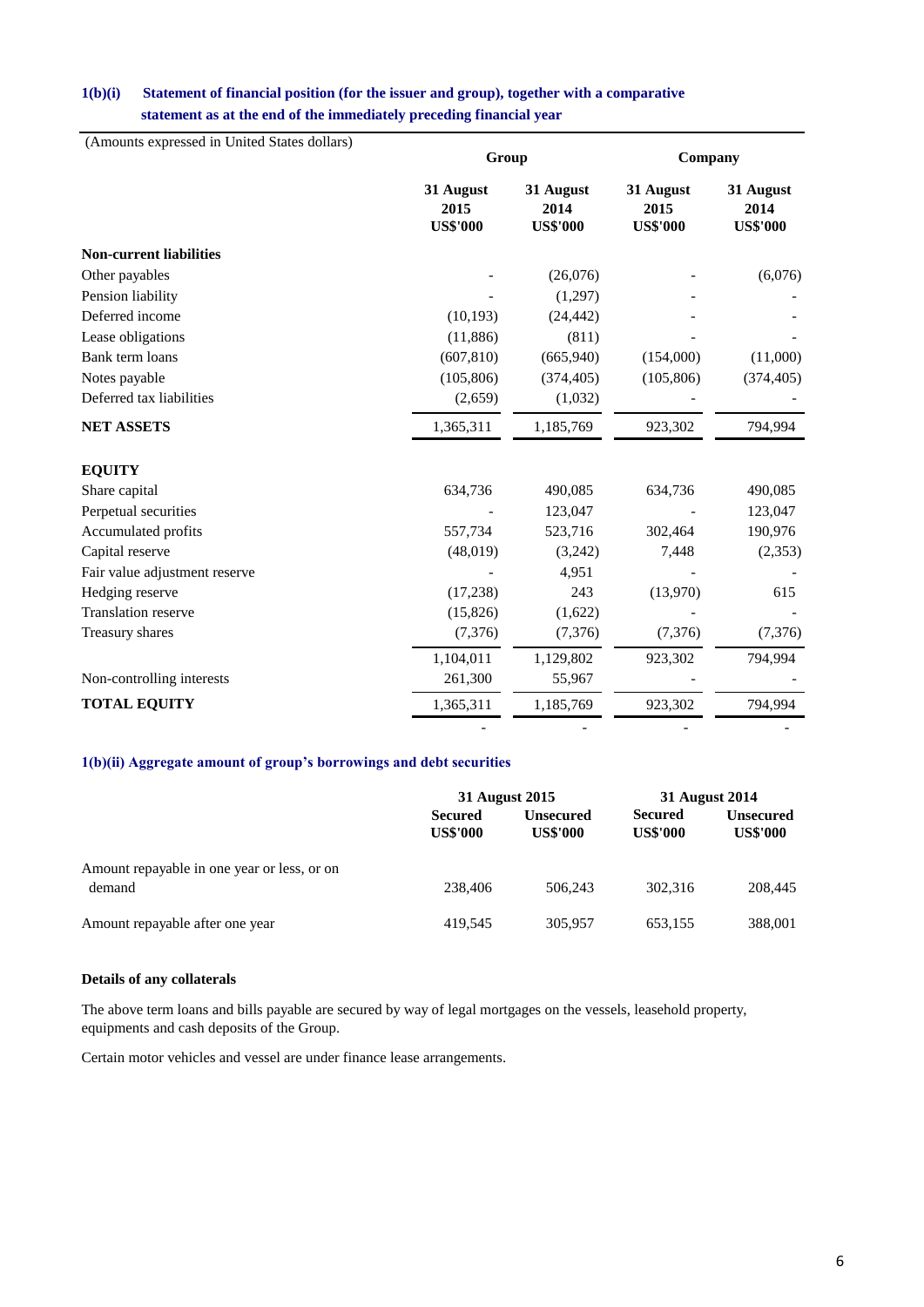#### **1(c) A statement of cashflows (for the group), together with a comparative statement for the corresponding period of the immediately preceding financial year**

|                                                               | Group                                                  |                                      | Group<br>12 months ended             |                                      |  |  |
|---------------------------------------------------------------|--------------------------------------------------------|--------------------------------------|--------------------------------------|--------------------------------------|--|--|
|                                                               | 3 months ended<br>31 August<br>2015<br><b>US\$'000</b> | 31 August<br>2014<br><b>US\$'000</b> | 31 August<br>2015<br><b>US\$'000</b> | 31 August<br>2014<br><b>US\$'000</b> |  |  |
| <b>Cash flows from operating activities</b>                   |                                                        |                                      |                                      |                                      |  |  |
| Profit/(loss) before tax from continuing operations           | 24,989                                                 | (5,714)                              | 119,412                              | 35,412                               |  |  |
| (Loss)/profit before tax from discontinued operations         | (8,768)                                                | 22,678                               | (26, 229)                            | 39,290                               |  |  |
| Profit before tax                                             | 16,221                                                 | 16,964                               | 93,183                               | 74,702                               |  |  |
| Adjustments:                                                  |                                                        |                                      |                                      |                                      |  |  |
| Depreciation of fixed assets                                  | 34,054                                                 | 19,618                               | 103,092                              | 71,289                               |  |  |
| Impairment loss on fixed assets                               |                                                        | 88                                   | 10,000                               | 607                                  |  |  |
| Fixed assets written off                                      | (113)                                                  | 2,553                                | 72                                   | 3,057                                |  |  |
| Inventories written off                                       | 328                                                    |                                      | 328                                  |                                      |  |  |
| Amortisation of other intangible assets                       | 1,323                                                  | 212                                  | 1,957                                | 843                                  |  |  |
| Gain/(loss) on disposal of fixed assets                       | (29, 299)                                              | 240                                  | (30,522)                             | 197                                  |  |  |
| Share of profit of associated companies                       | (3,536)                                                | (2,104)                              | (12, 391)                            | (33,763)                             |  |  |
| Share of profit of joint venture companies                    | (3,713)                                                | (636)                                | (13, 594)                            | (3,196)                              |  |  |
| Gain on dilution of interest in an associated company         |                                                        | 103                                  |                                      | (4,995)                              |  |  |
| Realised (gain)/loss on derivative financial instruments, net | (64)                                                   | 27                                   | 9,623                                | 270                                  |  |  |
| Fair value changes in respect of FVTPL investments, net       | $\overline{a}$                                         |                                      |                                      | (345)                                |  |  |
| Unrealised exchange (gain)/loss                               | (13,764)                                               | 1,588                                | (33,310)                             | 539                                  |  |  |
| Interest expense                                              | 19,937                                                 | 11,165                               | 55,645                               | 42,656                               |  |  |
| Interest income                                               | (1,464)                                                | (971)                                | (5,254)                              | (3,629)                              |  |  |
| Gross dividend income from AFS investments                    | (3,600)                                                | (1,200)                              | (4,800)                              | (1,200)                              |  |  |
| Gross dividend income from FVTPL investments                  |                                                        |                                      |                                      | (180)                                |  |  |
| Bad debts written off/(recovered), net                        | 391                                                    | (407)                                | 259                                  | (898)                                |  |  |
| Allowance for doubtful debts, net                             | 10,101                                                 | 4,149                                | 12,899                               | 4,149                                |  |  |
| Realised loss on share of hedging reserves on step up of      |                                                        |                                      |                                      |                                      |  |  |
| associated companies to subsidiaries                          |                                                        |                                      | 199                                  |                                      |  |  |
| Realised gain on share of fair value reserves on              |                                                        |                                      |                                      |                                      |  |  |
| step-up of associated companies to subsidiaries               |                                                        |                                      | (1,715)                              |                                      |  |  |
| Gain on bargain purchase on acquisition of subsidiaries       | (11,714)                                               |                                      | (118, 047)                           |                                      |  |  |
| Loss on step up of associate and joint venture companies      |                                                        |                                      |                                      |                                      |  |  |
| to subsidiaries                                               | 25                                                     |                                      | 42,329                               |                                      |  |  |
| Impairment loss on goodwill                                   |                                                        |                                      | 311                                  |                                      |  |  |
| Operating profit before working capital changes               | 15,113                                                 | 51,389                               | 110,264                              | 150,103                              |  |  |
| Decrease/(increase) in:                                       |                                                        |                                      |                                      |                                      |  |  |
| Inventories and work-in-progress                              | 12,786                                                 | 5,123                                | (5,179)                              | (10, 305)                            |  |  |
| Trade receivables                                             | (96, 193)                                              | (37,713)                             | 99,171                               | (106, 191)                           |  |  |
| Other receivables and other current assets                    | 74,041                                                 | 40,477                               | (23, 156)                            | 15,342                               |  |  |
| Due from associated companies, net                            | 3,213                                                  | 5,898                                | 16,169                               | 1,377                                |  |  |
| Due from joint venture companies, net                         | 4,026                                                  | (7,290)                              | 9,810                                | (340)                                |  |  |
| Increase/(decrease) in:                                       |                                                        |                                      |                                      |                                      |  |  |
| Trade payables                                                | 46,096                                                 | 65,807                               | 7,303                                | 1,834                                |  |  |
| Other payables                                                | 24,975                                                 | (22,705)                             | (16, 677)                            | 85,174                               |  |  |
| Progress billings in excess of work-in-progress               | (24, 545)                                              | (55, 195)                            | 18,237                               | 20,738                               |  |  |
| Cash generated from operations                                | 59,512                                                 | 45,791                               | 215,942                              | 157,732                              |  |  |
| Interest paid                                                 | (14,270)                                               | (6, 124)                             | (50, 177)                            | (44,520)                             |  |  |
| Interest income received                                      | 966                                                    | 972                                  | 3,981                                | 3,245                                |  |  |
| Tax paid                                                      | (8,189)                                                | 553                                  | (27, 222)                            | (16, 435)                            |  |  |
| Net cash generated from operating activities                  | 38,019                                                 | 41,192                               | 142,524                              | 100,022                              |  |  |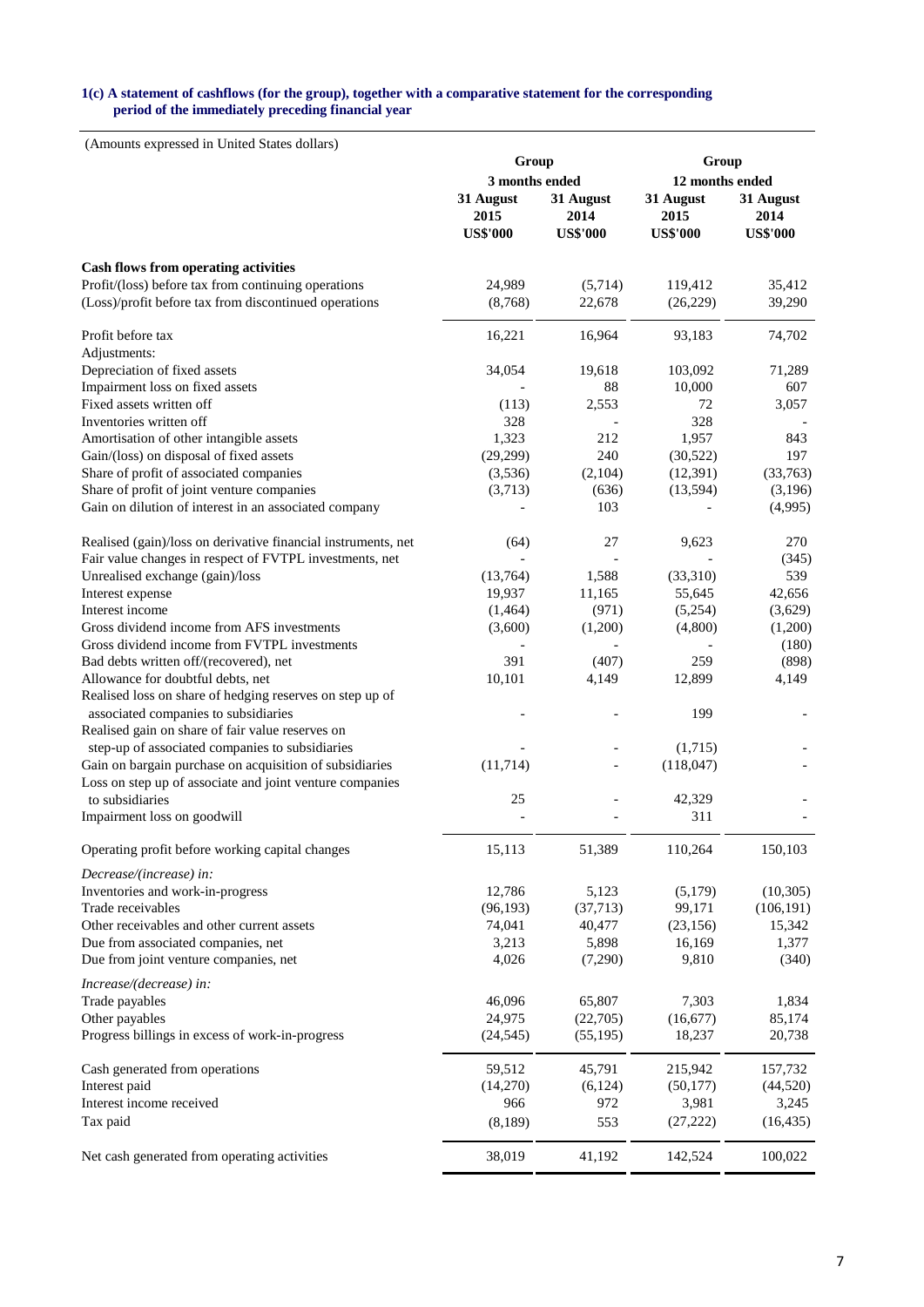#### **1(c) A statement of cashflows (for the group), together with a comparative statement for the corresponding period of the immediately preceding financial year**

| (Trinounts expressed in Officer Blaces domais)              | Group             |                   | Group             |                   |  |  |
|-------------------------------------------------------------|-------------------|-------------------|-------------------|-------------------|--|--|
|                                                             | 3 months ended    |                   | 12 months ended   |                   |  |  |
|                                                             | 31 August<br>2015 | 31 August<br>2014 | 31 August<br>2015 | 31 August<br>2014 |  |  |
|                                                             | <b>US\$'000</b>   | <b>US\$'000</b>   | <b>US\$'000</b>   | <b>US\$'000</b>   |  |  |
| <b>Cash flows from investing activities</b>                 |                   |                   |                   |                   |  |  |
| Purchase of fixed assets                                    | (84,088)          | (53, 565)         | (319,960)         | (326,963)         |  |  |
| Purchase of intangible asset                                |                   | (433)             | (549)             | (433)             |  |  |
| Purchase of an AFS investment                               |                   | (3,075)           |                   | (3,075)           |  |  |
| Proceeds from disposal of fixed assets                      | 25,846            | 5,860             | 30,268            | 5,911             |  |  |
| Proceeds from disposal of assets held for sale              |                   |                   | 15,300            |                   |  |  |
| Proceeds from disposal of FVTPL investments                 |                   |                   |                   | 2,627             |  |  |
| Dividend received (net) from FVTPL investments              |                   |                   |                   | 180               |  |  |
| Dividend received (net) from an associated company          |                   |                   | 8,859             |                   |  |  |
| Dividend received (net) from joint venture companies        |                   | 655               |                   | 1,260             |  |  |
| Dividend received (net) from AFS investment                 |                   |                   | 1,200             |                   |  |  |
| (Increase)/decrease in cash pledged                         | (1,970)           | 779               | (6,806)           | (1, 868)          |  |  |
| Acquisition of subsidiaries, net of cash paid               |                   |                   | 25,206            |                   |  |  |
| Interest paid and capitalised as fixed assets               |                   |                   |                   |                   |  |  |
| and assets held for sale                                    | (207)             | (2,357)           | (8,707)           | (8,614)           |  |  |
| Net cash used in from investing activities                  | (60, 419)         | (52, 136)         | (255, 189)        | (330, 975)        |  |  |
| <b>Cash flows from financing activities</b>                 |                   |                   |                   |                   |  |  |
| Proceeds from bills payable, net                            | 15,728            | 8,623             | 43,171            | 25,077            |  |  |
| Repayment of lease obligations, net                         | (438)             | (233)             | (2,551)           | (1,027)           |  |  |
| Proceeds from bank term loans                               | 179,806           | 33,401            | 549,838           | 404,245           |  |  |
| Repayment of bank term loans                                | (67, 598)         | (49, 971)         | (403, 947)        | (225, 187)        |  |  |
| Payment for derivative financial instruments, net           | 63                | (27)              | (9,623)           | (270)             |  |  |
| Redemption of convertible bonds                             |                   |                   |                   | (50,000)          |  |  |
| Acquisition of non-controlling interests                    |                   |                   | (718)             |                   |  |  |
| Proceeds from issuance of new ordinary shares by            |                   |                   |                   |                   |  |  |
| subsidiaries, net of transaction costs                      |                   |                   | 59,899            |                   |  |  |
| Proceeds from issuance of new ordinary shares by            |                   |                   |                   |                   |  |  |
| the Company, net of transaction costs                       | 144,651           |                   | 144,651           |                   |  |  |
| Proceeds from issuance of fixed rate notes, net of          |                   |                   |                   |                   |  |  |
| transaction costs                                           |                   |                   |                   | 94,587            |  |  |
| Payment for perpetual securities distribution               |                   |                   | (10,072)          | (10, 327)         |  |  |
| Payment of dividend on ordinary shares                      |                   |                   |                   | (3,814)           |  |  |
| Payment of dividend by subsidiary company to non-           |                   |                   |                   |                   |  |  |
| controlling interest                                        |                   |                   | (969)             | (1, 541)          |  |  |
| Net cash generated from/(used in) financing activities      | 272,212           | (8,207)           | 369,679           | 231,743           |  |  |
| Net increase/(decrease) in cash and cash equivalents        | 249,812           | (19, 151)         | 257,014           | 790               |  |  |
| Effects of exchange on cash and cash equivalents            | (3,700)           | 95                | (5,559)           | 497               |  |  |
| Cash and cash equivalents at beginning of                   |                   |                   |                   |                   |  |  |
| financial period                                            | 179,708           | 193,421           | 174,365           | 173,078           |  |  |
| Cash and cash equivalents at end of                         |                   |                   |                   |                   |  |  |
| financial period                                            | 425,820           | 174,365           | 425,820           | 174,365           |  |  |
| Cash and cash equivalents included in the consolidated cash |                   |                   |                   |                   |  |  |
| flows statement comprise the following amounts:             |                   |                   |                   |                   |  |  |
| - From continuing operations                                |                   |                   | 377,601           |                   |  |  |
| - From discontinued operations                              |                   |                   | 48,219            |                   |  |  |
|                                                             |                   |                   |                   |                   |  |  |
|                                                             |                   |                   | 425,820           |                   |  |  |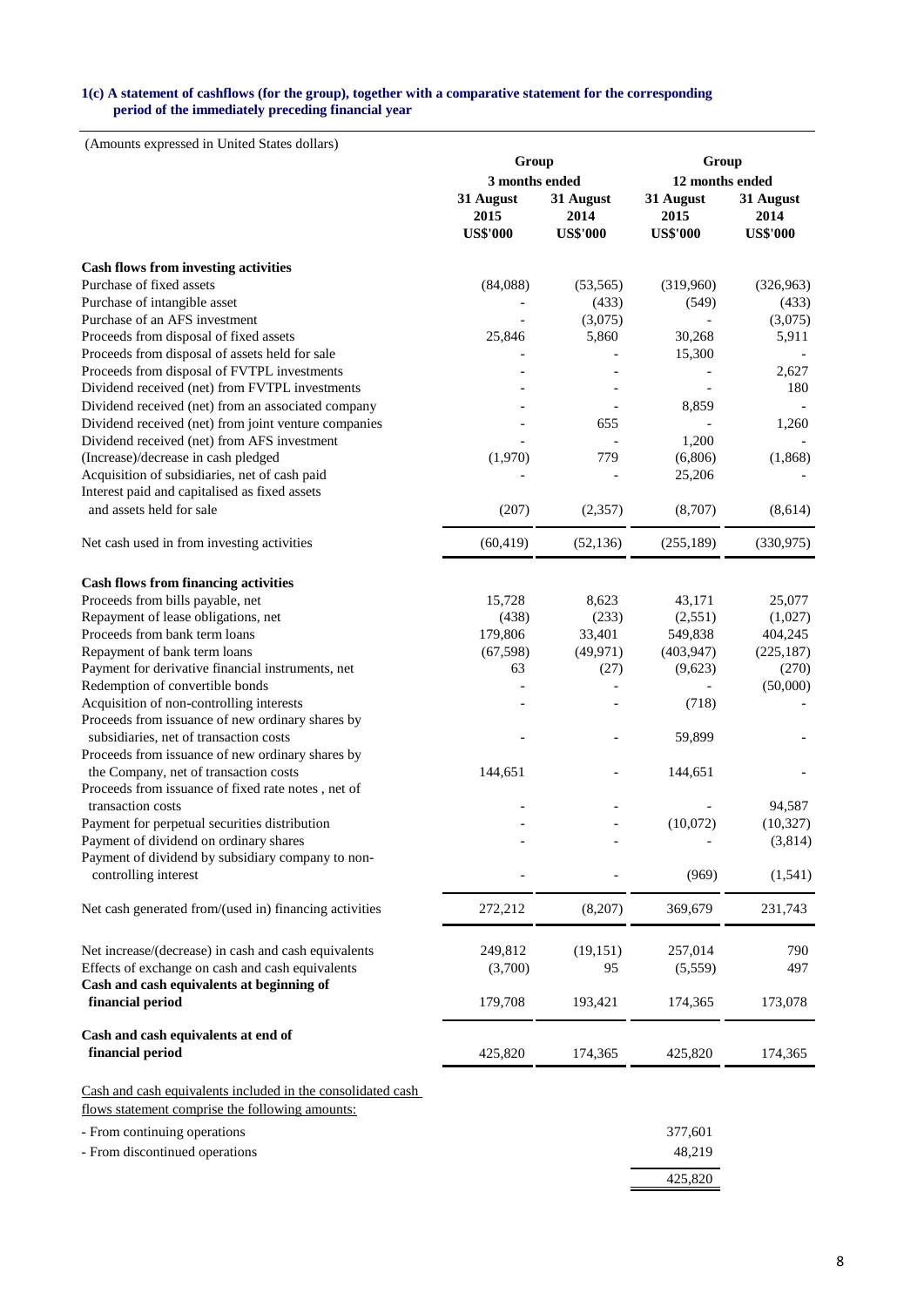#### **shareholders, together with a comparative statement for the corresponding period of the immediately preceding financial year 1(d)(i) A statement (for the issuer and group) showing either (i) all changes in equity or (ii) changes in equity other than those arising from capitalisation issues and distributions to**

| Group                                                                    |                                            |                                            |                                           |                                       | Attributable to owners of the parent                          |                                              |                                                  |                                              |                                                                                      |                                                     |                                           |
|--------------------------------------------------------------------------|--------------------------------------------|--------------------------------------------|-------------------------------------------|---------------------------------------|---------------------------------------------------------------|----------------------------------------------|--------------------------------------------------|----------------------------------------------|--------------------------------------------------------------------------------------|-----------------------------------------------------|-------------------------------------------|
|                                                                          | <b>Share</b><br>capital<br><b>US\$'000</b> | Perpetual<br>securities<br><b>US\$'000</b> | Accumulated<br>profits<br><b>US\$'000</b> | Capital<br>reserve<br><b>US\$'000</b> | <b>Fair value</b><br>adjustment<br>reserve<br><b>US\$'000</b> | <b>Hedging</b><br>reserve<br><b>US\$'000</b> | <b>Translation</b><br>reserve<br><b>US\$'000</b> | <b>Treasury</b><br>shares<br><b>US\$'000</b> | <b>Total equity</b><br>attributable<br>to owners of<br>the parent<br><b>US\$'000</b> | Non-<br>controlling<br>interests<br><b>US\$'000</b> | <b>Total</b><br>equity<br><b>US\$'000</b> |
| <b>Balance at 1 September 2013</b>                                       | 490,085                                    | 122,940                                    | 492,695                                   | (3,210)                               | 3,491                                                         | (2,790)                                      | (4,674)                                          | (7,376)                                      | 1,091,161                                                                            | 48,755                                              | 1,139,916                                 |
| Total comprehensive income<br>for the financial period                   |                                            |                                            | 45,269                                    | (32)                                  | 1,460                                                         | 3,033                                        | 3,052                                            | ٠                                            | 52,782                                                                               | 8,753                                               | 61,535                                    |
| Accrued perpetual securities distribution                                |                                            | 10,434                                     | (10, 434)                                 |                                       |                                                               |                                              |                                                  |                                              |                                                                                      |                                                     |                                           |
| Payment of perpetual securities distribution                             | $\overline{\phantom{a}}$                   | (10, 327)                                  |                                           |                                       |                                                               | $\overline{\phantom{a}}$                     | ٠                                                | $\overline{\phantom{a}}$                     | (10, 327)                                                                            | $\sim$                                              | (10, 327)                                 |
| Payment of dividend on ordinary shares                                   |                                            | $\sim$                                     | (3,814)                                   |                                       |                                                               |                                              | ٠                                                | $\overline{\phantom{a}}$                     | (3,814)                                                                              | $\overline{\phantom{a}}$                            | (3,814)                                   |
| Payment of dividend by subsidiary company to<br>non-controlling interest |                                            |                                            | $\overline{\phantom{a}}$                  |                                       |                                                               |                                              | ۰.                                               | $\overline{\phantom{a}}$                     | $\sim$                                                                               | (1, 541)                                            | (1, 541)                                  |
| Total transactions with owners in<br>their capacity as owners            |                                            | 107                                        | (14,248)                                  |                                       |                                                               |                                              |                                                  |                                              | (14, 141)                                                                            | (1, 541)                                            | (15,682)                                  |
| <b>Balance at 31 August 2014</b>                                         | 490,085                                    | 123,047                                    | 523,716                                   | (3,242)                               | 4,951                                                         | 243                                          | (1,622)                                          | (7,376)                                      | 1,129,802                                                                            | 55,967                                              | 1,185,769                                 |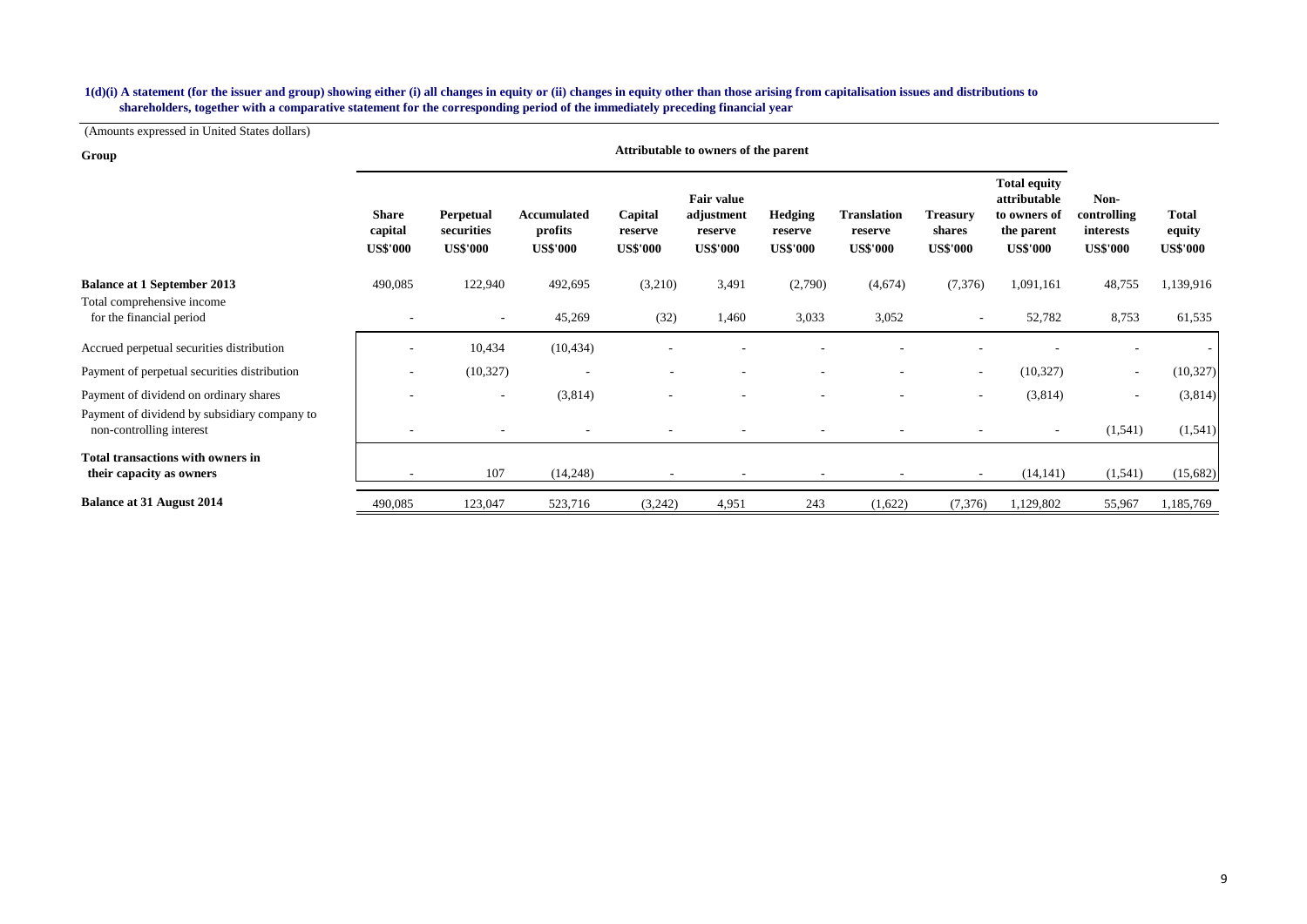#### **shareholders, together with a comparative statement for the corresponding period of the immediately preceding financial year 1(d)(i) A statement (for the issuer and group) showing either (i) all changes in equity or (ii) changes in equity other than those arising from capitalisation issues and distributions to**

| Group                                                                                                                                                               |                                            |                                            |                                                  |                                       | Attributable to owners of the parent                          |                                              |                                                  |                                              |                                                                                      |                                                     |                                           |
|---------------------------------------------------------------------------------------------------------------------------------------------------------------------|--------------------------------------------|--------------------------------------------|--------------------------------------------------|---------------------------------------|---------------------------------------------------------------|----------------------------------------------|--------------------------------------------------|----------------------------------------------|--------------------------------------------------------------------------------------|-----------------------------------------------------|-------------------------------------------|
|                                                                                                                                                                     | <b>Share</b><br>capital<br><b>US\$'000</b> | Perpetual<br>securities<br><b>US\$'000</b> | <b>Accumulated</b><br>profits<br><b>US\$'000</b> | Capital<br>reserve<br><b>US\$'000</b> | <b>Fair value</b><br>adjustment<br>reserve<br><b>US\$'000</b> | <b>Hedging</b><br>reserve<br><b>US\$'000</b> | <b>Translation</b><br>reserve<br><b>US\$'000</b> | <b>Treasury</b><br>shares<br><b>US\$'000</b> | <b>Total equity</b><br>attributable<br>to owners of<br>the parent<br><b>US\$'000</b> | Non-<br>controlling<br>interests<br><b>US\$'000</b> | <b>Total</b><br>equity<br><b>US\$'000</b> |
| <b>Balance at 1 September 2014</b>                                                                                                                                  | 490,085                                    | 123,047                                    | 523,716                                          | (3,242)                               | 4,951                                                         | 243                                          | (1,622)                                          | (7,376)                                      | 1,129,802                                                                            | 55,967                                              | 1,185,769                                 |
| Total comprehensive income<br>for the financial period                                                                                                              |                                            | $\sim$                                     | 43,575                                           | 872                                   | (4,951)                                                       | (17, 481)                                    | (14,204)                                         |                                              | 7,811                                                                                | 21,599                                              | 29,410                                    |
| Accrued perpetual securities distribution                                                                                                                           |                                            | 9,557                                      | (9, 557)                                         |                                       |                                                               |                                              |                                                  |                                              |                                                                                      |                                                     |                                           |
| Payment of perpetual securities distribution                                                                                                                        |                                            | (10,072)                                   |                                                  |                                       |                                                               |                                              |                                                  |                                              | (10,072)                                                                             |                                                     | (10,072)                                  |
| Payment of dividend by subsidiary company to<br>non-controlling interest<br>Share issuance, net of issuance expenses                                                | 144,651                                    |                                            |                                                  |                                       |                                                               |                                              |                                                  |                                              | 144,651                                                                              | (969)<br>$\sim$                                     | (969)<br>144,651                          |
| Total contributions by and distribution to owners                                                                                                                   | 144,651                                    | (515)                                      | (9, 557)                                         |                                       |                                                               |                                              |                                                  |                                              | 134,579                                                                              | (969)                                               | 133,610                                   |
| Dilution of equity interest in subsidiaries to non-<br>controlling interest without change in control<br>Acquisition of non-controlling interest in<br>subsidiaries |                                            |                                            |                                                  | (55,800)<br>350                       |                                                               |                                              |                                                  |                                              | (55,800)<br>350                                                                      | 185,771<br>(1,068)                                  | 129,971<br>(718)                          |
| Total changes in ownership interests in<br>subsidiaries                                                                                                             |                                            |                                            |                                                  | (55, 450)                             |                                                               |                                              |                                                  |                                              | (55, 450)                                                                            | 184,703                                             | 129,253                                   |
| <b>Total transactions with owners in</b><br>their capacity as owners                                                                                                | 144.651                                    | (515)                                      | (9,557)                                          | (55, 450)                             |                                                               |                                              |                                                  |                                              | 79.129                                                                               | 183,734                                             | 262,863                                   |
| <b>Others</b><br>Reclassification of perpetual securities as<br>liabilities                                                                                         |                                            | (122, 532)                                 |                                                  | 9,801                                 |                                                               |                                              |                                                  |                                              | (112, 731)                                                                           |                                                     | (112, 731)                                |
| <b>Balance at 31 August 2015</b>                                                                                                                                    | 634,736                                    | $\sim$                                     | 557,734                                          | (48, 019)                             | $\sim$                                                        | (17, 238)                                    | (15, 826)                                        | (7, 376)                                     | 1,104,011                                                                            | 261,300                                             | 1,365,311                                 |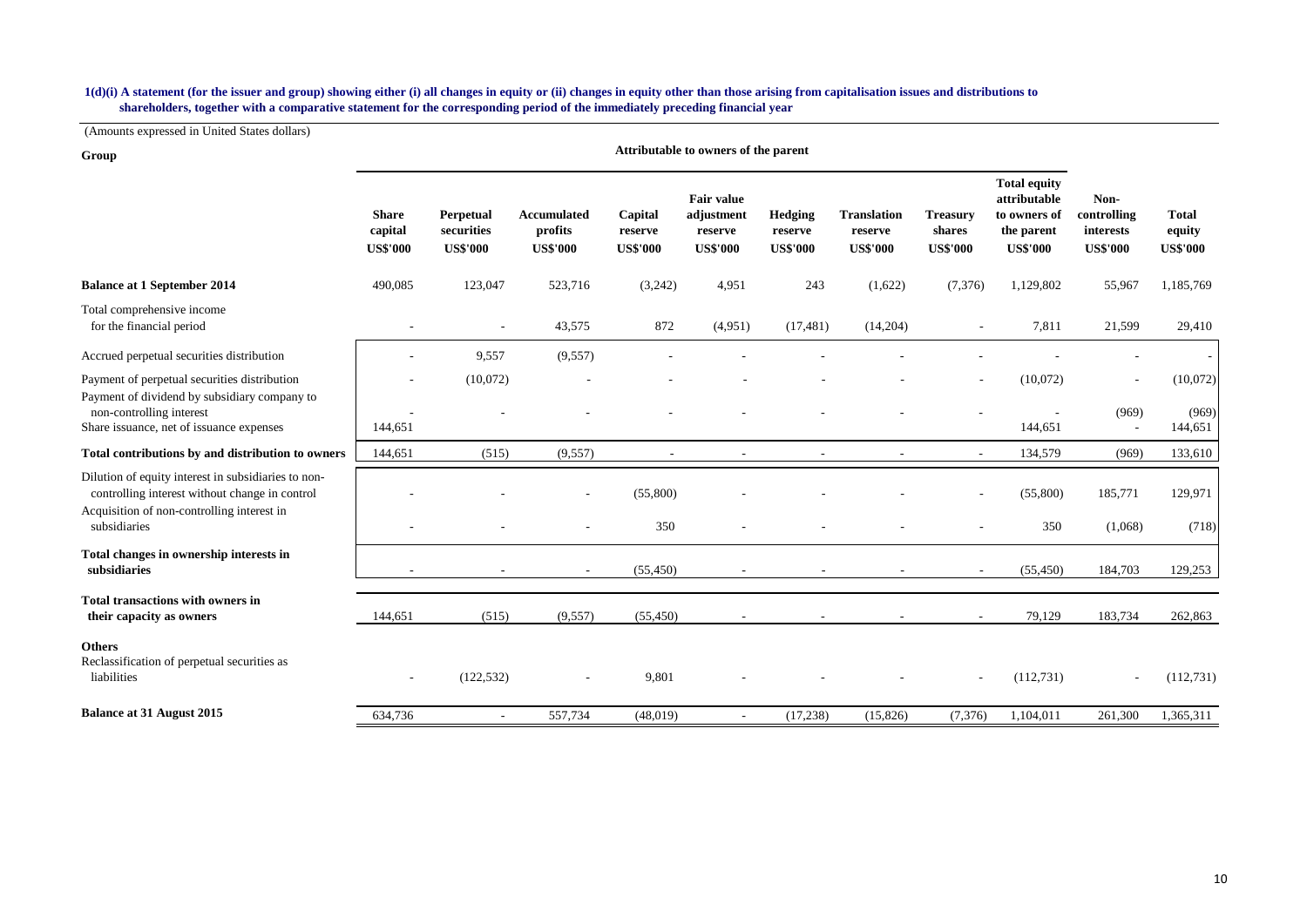| (Amounts expressed in United States dollars)                                                 |                                            |                                                   |                                                  | Attributable to equity owners of the parent |                                              |                                             |                                              |                                           |  |  |  |  |  |  |
|----------------------------------------------------------------------------------------------|--------------------------------------------|---------------------------------------------------|--------------------------------------------------|---------------------------------------------|----------------------------------------------|---------------------------------------------|----------------------------------------------|-------------------------------------------|--|--|--|--|--|--|
| Company                                                                                      |                                            |                                                   |                                                  |                                             |                                              |                                             |                                              |                                           |  |  |  |  |  |  |
|                                                                                              | <b>Share</b><br>capital<br><b>US\$'000</b> | <b>Perpetual</b><br>securities<br><b>US\$'000</b> | <b>Accumulated</b><br>profits<br><b>US\$'000</b> | Capital<br>reserve<br><b>US\$'000</b>       | <b>Hedging</b><br>reserve<br><b>US\$'000</b> | <b>Total</b><br>reserves<br><b>US\$'000</b> | <b>Treasury</b><br>shares<br><b>US\$'000</b> | <b>Total</b><br>equity<br><b>US\$'000</b> |  |  |  |  |  |  |
| <b>Balance at 1 September 2013</b>                                                           | 490,085                                    | 122,940                                           | 205,073                                          | (2, 353)                                    | (2,554)                                      | 200,166                                     | (7,376)                                      | 805,815                                   |  |  |  |  |  |  |
| Total comprehensive income for<br>the financial period                                       |                                            |                                                   | 151                                              | $\overline{a}$                              | 3,169                                        | 3,320                                       |                                              | 3,320                                     |  |  |  |  |  |  |
| Accrued perpetual securities distribution                                                    |                                            | 10.434                                            | (10, 434)                                        |                                             | $\overline{a}$                               | (10, 434)                                   |                                              |                                           |  |  |  |  |  |  |
| Payment of perpetual securities distribution                                                 |                                            | (10, 327)                                         |                                                  |                                             |                                              |                                             |                                              | (10, 327)                                 |  |  |  |  |  |  |
| Payment of dividend on ordinary shares                                                       |                                            |                                                   | (3,814)                                          |                                             |                                              | (3,814)                                     | $\blacksquare$                               | (3,814)                                   |  |  |  |  |  |  |
| Total transactions with owners in<br>their capacity as owners                                |                                            | 107                                               | (14, 248)                                        |                                             |                                              | (14,248)                                    |                                              | (14, 141)                                 |  |  |  |  |  |  |
| <b>Balance at 31 August 2014</b>                                                             | 490,085                                    | 123,047                                           | 190,976                                          | (2,353)                                     | 615                                          | 189,238                                     | (7,376)                                      | 794,994                                   |  |  |  |  |  |  |
| <b>Balance at 1 September 2014</b><br>Total comprehensive income for<br>the financial period | 490,085                                    | 123,047                                           | 190,976<br>121,045                               | (2,353)<br>$\overline{\phantom{a}}$         | 615<br>(14, 585)                             | 189,238<br>106,460                          | (7,376)<br>$\overline{\phantom{a}}$          | 794,994<br>106,460                        |  |  |  |  |  |  |
| Accrued perpetual securities distribution                                                    |                                            | 9,557                                             | (9,557)                                          |                                             |                                              | (9, 557)                                    |                                              |                                           |  |  |  |  |  |  |
| Payment of perpetual securities distribution<br>Share issuance, net of issuance expenses     | 144,651                                    | (10,072)<br>$\overline{a}$                        |                                                  |                                             |                                              |                                             |                                              | (10,072)<br>144,651                       |  |  |  |  |  |  |
| Total transactions with owners in<br>their capacity as owners                                | 144,651                                    | (515)                                             | (9, 557)                                         |                                             |                                              | (9,557)                                     |                                              | 134,579                                   |  |  |  |  |  |  |
| <b>Others</b><br>Reclassification of perpetual securities as<br>liabilities                  | $\overline{a}$                             | (122, 532)                                        |                                                  | 9,801                                       | L,                                           | 9,801                                       | $\overline{a}$                               | (112, 731)                                |  |  |  |  |  |  |
| <b>Balance at 31 August 2015</b>                                                             | 634,736                                    |                                                   | 302,464                                          | 7,448                                       | (13,970)                                     | 295,942                                     | (7, 376)                                     | 923,302                                   |  |  |  |  |  |  |

 **and distributions to shareholders, together with a comparative statement for the corresponding period of the immediately preceding financial year 1(d)(i) A statement (for the issuer and group) showing either (i) all changes in equity or (ii) changes in equity other than those arising from capitalisation issues**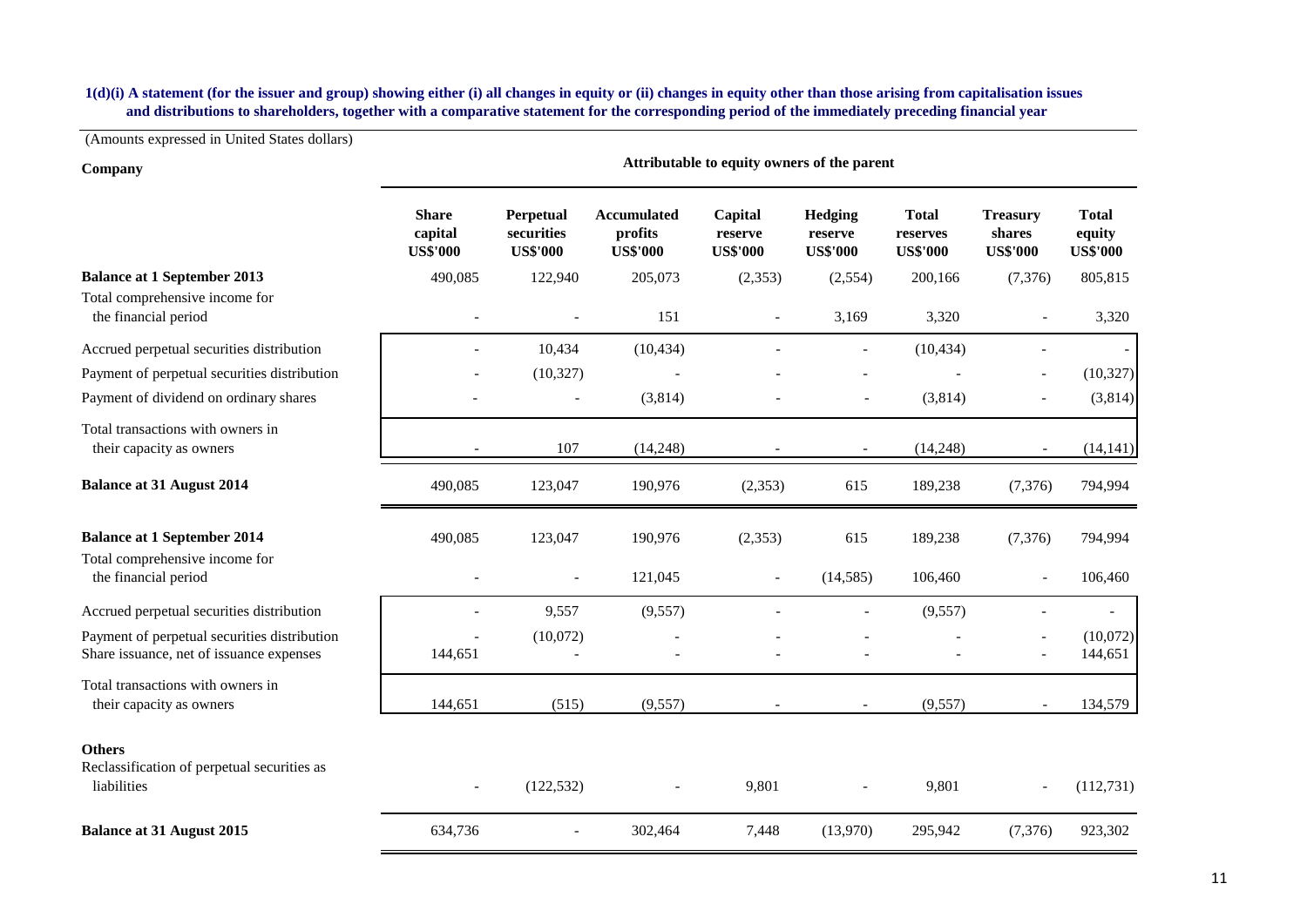**1(d)(ii) Details of any changes in the company's share capital arising from rights issue, bonus issue, share buybacks, exercise of share options or warrants, conversion of other issues of equity securities, issue of shares for cash or as consideration for acquisition or for any other purpose since the end of the previous period reported on. State also the number of shares that may be issued on conversion of all the outstanding convertibles, as well as the number of shares held as treasury shares of the issuer, if any, against the total number of issued shares excluding treasury shares of the issuer, as at the end of the current financial period reported on and as at the end of the corresponding period of the immediately preceding financial year**

As at 31 August 2015, the Company's total issued shares is 2,942,400,977 (31 August 2014: 977,896,088) with 3,439,880 (31 August 2014: 3,439,880) shares being held as treasury shares.

#### Issuance of new ordinary shares via bonus issue

On 24 October 2014, the Company announced a proposed bonus issue of new ordinary shares in the capital of the Company (the "Shares") on the basis of one (1) new Share ("Bonus Share") for every 25 existing Shares held by shareholders of the Company. The Company had on 23 December 2014, allotted and issued 38,978,653 Bonus Shares. As at 23 December 2014, the Company's total issued shares is 1,016,874,741 with 3,439,880 shares being held as treasury shares.

#### Issuance of new ordinary shares via rights issue

On 23 June 2015, the Company obtained shareholders' approval at an extraordinary general meeting for the issue of up to 1,925,526,236 new ordinary shares ("Rights Issue") in the capital of the Company (the "Shares") on the basis of 190 rights Shares ("Rights Shares") for every 100 existing Shares held by shareholders of the Company at S\$0.105 per Rights Share.

The Company had on 28 July 2015, allotted and issued 1,925,526,236 Rights Shares. As at 28 July 2015, the Company's total issued shares is 2,942,400,977 with 3,439,880 shares being held as treasury shares.

### **1(d)(iii) To show the total number of issued shares excluding treasury shares as at the end of the current financial period and as at the end of the immediately preceding year**

The Company's total issued shares excluding treasury shares is 2,938,961,097 as at 31 August 2015 (31 August 2014: 974,456,208).

### **1(d)(iv) A statement showing all sales, transfers, disposal, cancellation and/or use of treasury shares as at the end of the current financial period reported on**

As at 31 August 2015, the Company has 3,439,880 shares being held as treasury shares. There is no change in the treasury shares during the financial period.

### **2. Whether the figures have been audited or reviewed, and in accordance with which auditing standard or practice**

The figures have not been audited or reviewed by the auditors.

#### **3. Where the figures have been audited or reviewed, the auditors' report (including any qualifications or emphasis of a matter)**

Not applicable.

#### **4. Whether the same accounting policies and methods of computation as in the issuer's most recently audited annual financial statements have been applied**

The Group has applied the same accounting policies and methods of computation in the preparation of the financial statements for the financial year and fourth quarter ended 31 August 2015 as the most recently audited financial statements for the financial year ended 31 August 2014 ("FY14").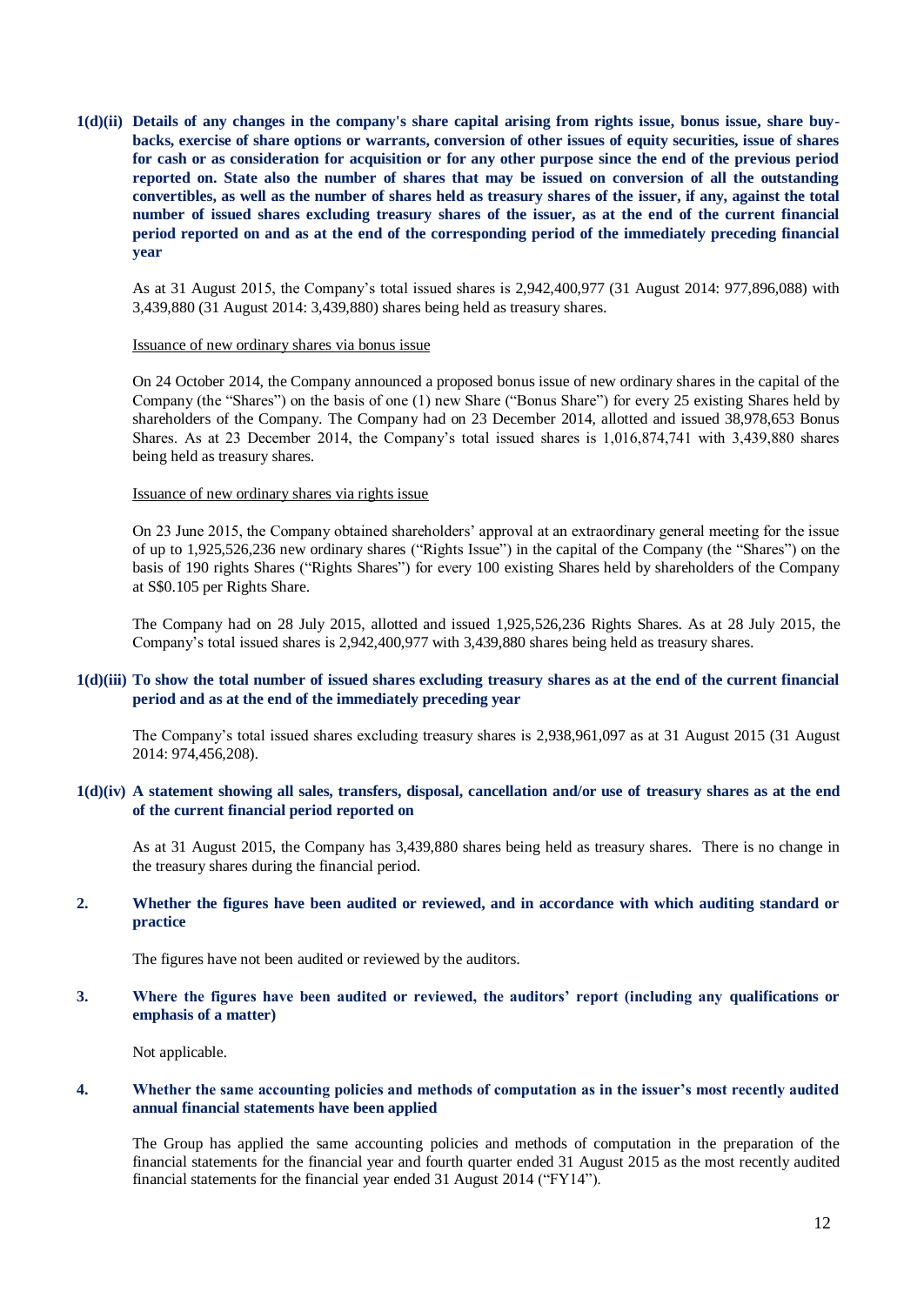### **5. If there are any changes in the accounting policies and methods of computation, including any required by an accounting standard, what has changed, as well as the reasons for, and the effect of, the change**

The Group has adopted the new and revised FRSs and Interpretation of FRS (INT FRS) that are effective for annual periods beginning on or after 1 September 2014. The adoption of these new/revised FRS and INT FRSs do not have material effect on the financial performance or position of the Group.

#### **Discontinued operations and re-presentation of prior periods' financials**

On 27 August 2015, the Group entered into a binding memorandum of understanding with Chiyoda Corporation in relation to a proposed joint venture between the Group and Chiyoda Corporation in respect of the subsea services business. Subsequently, the Group entered into a binding sale and subscription agreement with Chiyoda Corporation for the proposed joint venture on 29 September 2015.

As a result, certain subsidiaries and associated companies related to the Subsea Services Division have been classified as discontinued operations in accordance with FRS 105 *[Non-current Assets Held for Sale and](http://www.asc.gov.sg/2014Volume)  [Discontinued Operations.](http://www.asc.gov.sg/2014Volume)* As required by FRS 105,

- all line items of the income statement of the discontinued operations in the current period are condensed into a single amount and presented as "(Loss)/profit from discontinued operations, net of tax" on the consolidated income statement; and
- comparative periods' consolidated income statement and earnings per share in relation to the discontinued operations are re-presented. The comparative figures in the statements of financial position are not required to be re-presented or restated.

The statement of cashflows is prepared on the basis of aggregating the effects of both continuing and discontinued operations.

**6. Earnings per ordinary share of the group for the current financial period reported on and the corresponding period of the immediately preceding financial year, after deducting any provision for preference dividends: -**

|                                                                                                                                                                               | 12 months ended        |                                                     |
|-------------------------------------------------------------------------------------------------------------------------------------------------------------------------------|------------------------|-----------------------------------------------------|
|                                                                                                                                                                               | 31 August<br>2015      | 31 August<br>2014<br>(Restated and<br>re-presented) |
| Net profit attributable to owners of the parent (US\$'000)                                                                                                                    | 43,731                 | 45,269                                              |
| Adjusted: Loss/(profit) from discontinued operation, net of tax,<br>attributable to the owners of the Company                                                                 | 40,299                 | (26, 324)                                           |
| Profit from continuing operations, net of tax, attributable to the owners<br>of the Company used in the computation of basic earnings per share<br>from continuing operations | 84,030                 | 18,945                                              |
| Weighted average ordinary shares for calculation of ('000):<br>Basic earnings per share<br>Diluted earnings per share<br>$\overline{\phantom{a}}$                             | 1,908,398<br>1,908,398 | $1,673,255^{\circ}$<br>1,673,255 <sup>\code</sup>   |
| <b>Earnings per ordinary share ("EPS") (US cents) from:</b>                                                                                                                   |                        |                                                     |
| Continuing operations attributable to owners of the Company                                                                                                                   |                        |                                                     |
| (a) Based on the weighted average number of ordinary shares on issue                                                                                                          | 4.40                   | 1.13                                                |
| On a fully diluted basis (detailing any adjustments made to the<br>(b)<br>earnings)                                                                                           | 4.40                   | 1.13                                                |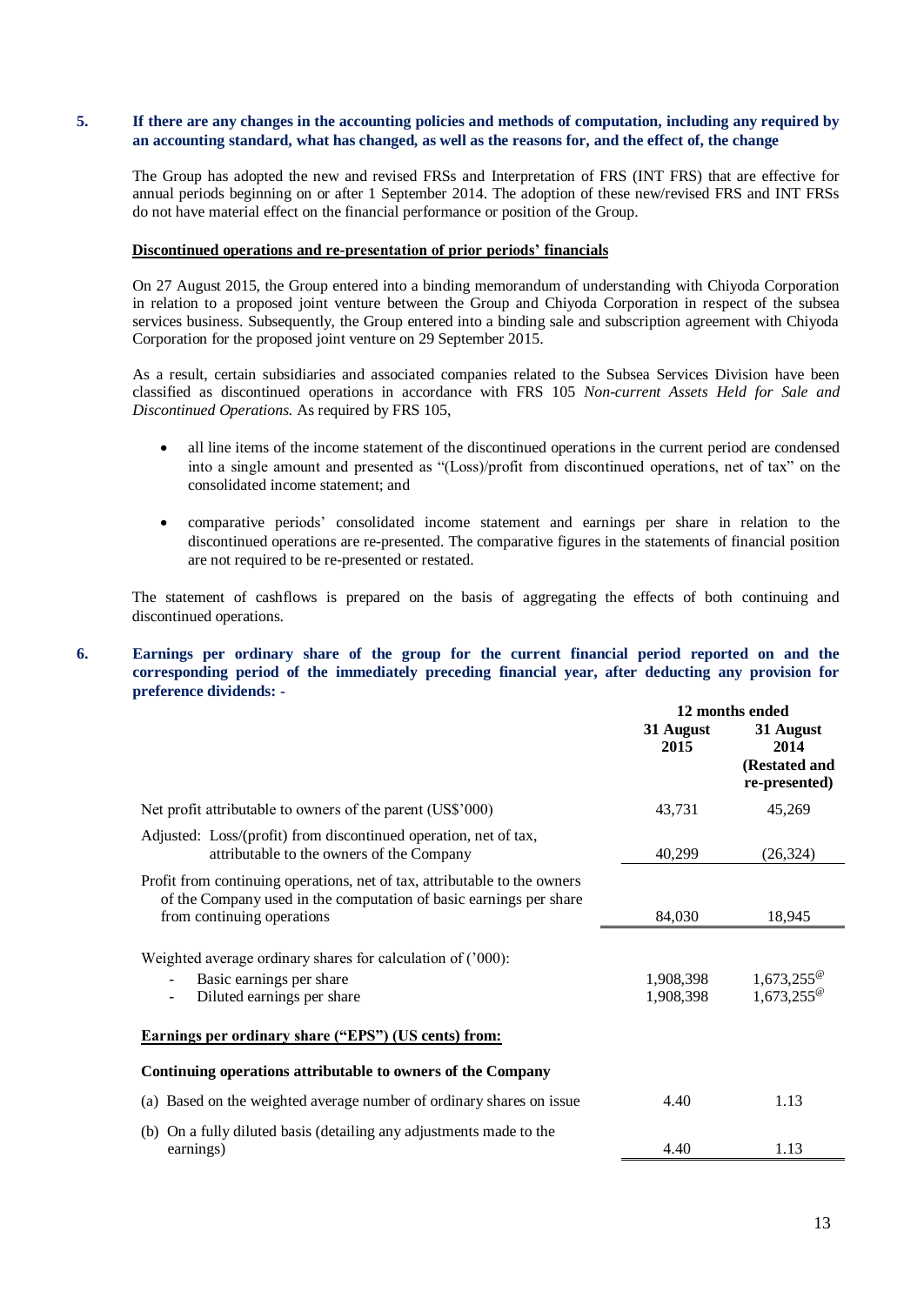# **EARNINGS PER ORDINARY SHARE ("EPS") (CONT'D)**

# **Earnings per ordinary share ("EPS") (US cents) from:**

#### **Discontinued operation attributable to owners of the Company**

| (a) Based on the weighted average number of ordinary shares on issue             | (2.11) | 1.57 |
|----------------------------------------------------------------------------------|--------|------|
| (b) On a fully diluted basis (detailing any adjustments made to the<br>earnings) | (2.11) | 1.57 |
| <b>Total profit attributable to owners of the Company</b>                        |        |      |
| (a) Based on the weighted average number of ordinary shares on issue             | 2.29   | 2.70 |
| (b) On a fully diluted basis (detailing any adjustments made to the<br>earnings) | 2.29   | 2.70 |

For "Diluted earnings per share", the weighted average number of ordinary shares for the financial year ended 31 August 2014 includes the number of additional shares to be issued upon conversion of the convertible bonds. Adjustment is made to net profit attributable to the owners of the parent for the effect of the convertible bonds. The diluted EPS is the same as the basic EPS, as the effect of the convertible bonds is anti-dilutive.

The convertible bonds were redeemed on 28 February 2014. Hence, there is no dilutive effect on the financial year ended 31 August 2015.

On 6 July 2015, a subsidiary of the Group, Triyards Holdings Limited ("Triyards"), issued warrants for the purchase of 29,500,000 ordinary shares in Triyards. For the period from 6 July 2015 to 31 August 2015, there is no dilutive impact on the earnings from the warrants issued by Triyards.

- **@** Following the events that took place in the financial year ended 31 August 2015, the weighted average number of ordinary shares for the financial year ended 31 August 2014 has been restated in accordance with FRS 33 *Earnings Per Share*:
	- Bonus issue on 23 December 2014 the weighted average ordinary shares have been restated based on the assumption that the bonus issue of one (1) Bonus Share for every 25 existing ordinary shares of the Company have been issued and allocated before the beginning of 1 September 2013.
	- Rights issue on 28 July 2015 adjustments have been to the prior year's weighted average ordinary shares on a pro-rata basis based on an adjustment factor calculated based on the market price and theoretical ex-rights price of an ordinary share.
- **7. Net asset value (for the issuer and group) per ordinary share based on total number of issued shares excluding treasury shares of the issuer at the end of the (a) current financial period reported on and (b) immediately preceding financial year**

|                                                  | Group          |                              | Company        |                              |
|--------------------------------------------------|----------------|------------------------------|----------------|------------------------------|
|                                                  | As at          | As at                        | As at          | As at                        |
|                                                  | 31 August 2015 | 31 August 2014<br>(Restated) | 31 August 2015 | 31 August 2014<br>(Restated) |
| Net asset value per ordinary<br>share (US cents) | 46.46          | $117.00^{#}$                 | 31.42          | $78.45^{\text{*}}$           |

**#** Following the bonus issue on 23 December 2014, the total number of issued ordinary shares for the financial period ended 31 August 2014 have been restated based on the assumption that the bonus issue of one (1) Bonus Share for every 25 existing ordinary shares of the Company have been issued and allocated before the beginning of 1 September 2013.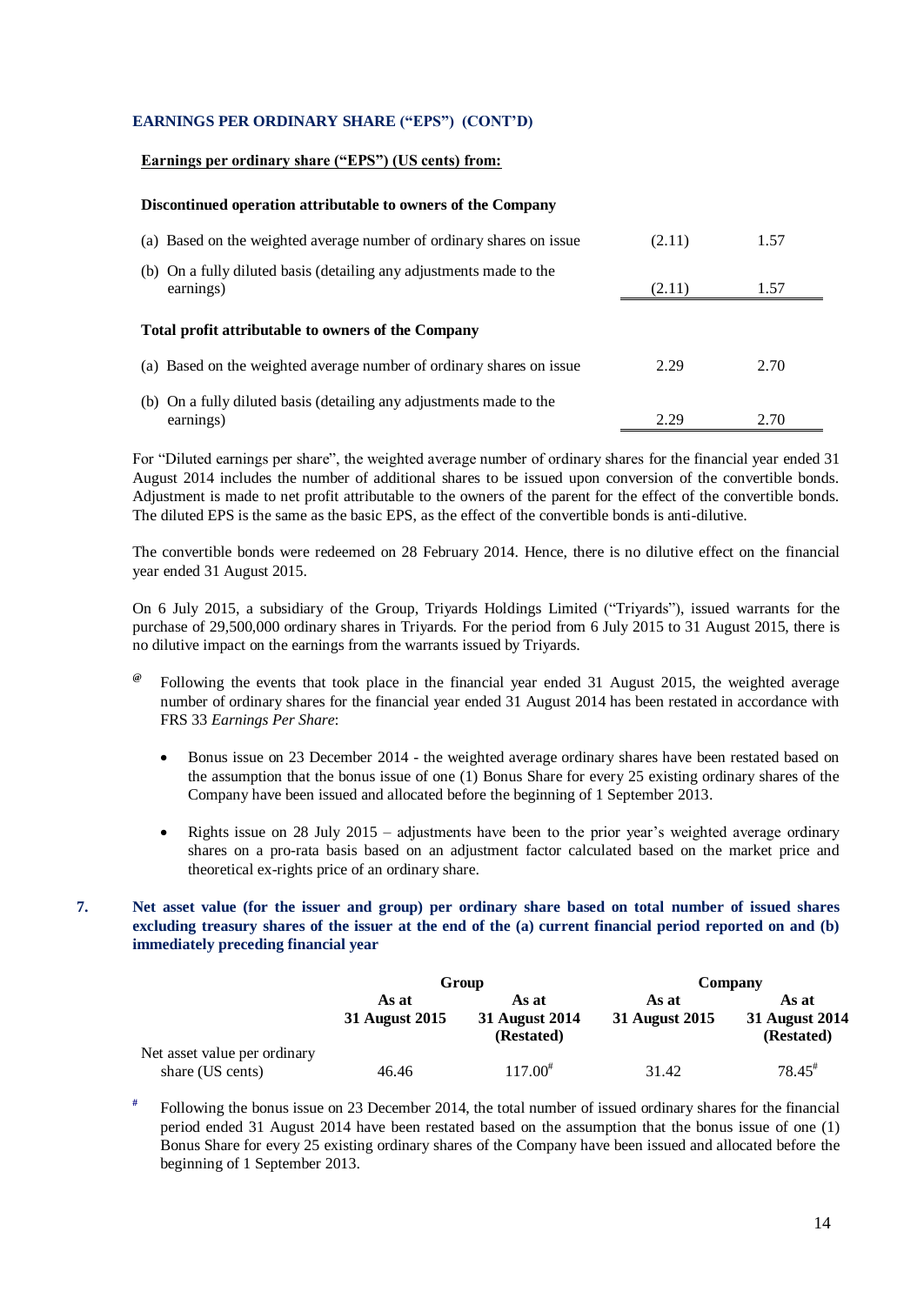- **8. A review of the performance of the group, to the extent necessary for a reasonable understanding of the group's business. It must include a discussion of the following: -**
	- **(a) any significant factors that affected the turnover, costs, and earnings of the group for the current financial period reported on, including (where applicable) seasonal or cyclical factors; and**
	- **(b) any material factors that affected the cash flow, working capital, assets or liabilities of the group during the current financial period reported on**

The review of the performance of the Group is based on the financials prepared in accordance with the requirements of FRS 105 *[Non-current Assets Held for Sale and Discontinued Operations.](http://www.asc.gov.sg/2014Volume)*

The Group's business segments are catagorised into the following:

- **Subsea Services Division**: Predominantly made up of EMAS AMC Group, which is part of the discontinued operations, and Energy Services Division
	- o EMAS AMC Group is a global EPCIC service provider of comprehensive subsea-to-surface solutions for the offshore oil and gas industry, especially in the SURF and Subsea Tie-Back sector. Core business services include subsea installation of umbilicals/power cables, pipelines as well as platforms, FPSO and floater installations.
	- o **Energy Services Division**: Energy Services Division provides well intervention and drilling services both onshore and offshore, offering fully integrated solutions that combine its marine assets with stateof-the-art intervention equipment and services.
- **Offshore Support and Production Services Division**: Predominantly EMAS Offshore Limited which
	- Manages and operates a young, versatile fleet of advanced offshore support vessels, offering an extensive range of maritime services that cater to the client's needs throughout a field's life cycle; and
	- o Owns and operates cutting-edge FPSO (floating production, storage and offloading) facilities, offering services that support the post-exploration needs of offshore fields, such as FPSO conversion management.
- **Marine Services Division**: Predominantly Triyards Holdings Limited which provides fabrication of SEUs (self-elevating, mobile offshore units). TRIYARDS provides its integrated engineering, ship construction and fabrication services out of yard facilities located in Singapore, Vietnam and the US.

### **REVIEW OF PERFORMANCE:**

#### **Revenue**

Financial year ended 31 August 2015 ("FY15") 3 months ended 31 August 2015 ("4Q15")

The Group's revenue increased by US\$53.9 million (11%) for the financial year ended 31 August 2015 ("FY15") when compared to the corresponding period for the financial year ended 31 August 2014 ("FY14"). The increase was due to an increase in revenue of US\$17.5 million from Energy Services Division and US\$94.7 million from Marine Services Division. The increase was partially offset by a decrease in revenue of US\$58.3 million from Offshore Support and Production Services Division.

The Group's revenue increased by US\$26.5 million (22%) for the three months ended 31 August 2015 ("4Q15") when compared to the corresponding period for the three months ended 31 August 2014 ("4Q14"). The increase was due to an increase in revenue of US\$6.1 million from Energy Services Division and US\$35.3 million from Marine Services Division. The increase was partially offset by a decrease in revenue of US\$14.9 million from Offshore Support and Production Services Division.

The increase in revenue in FY15 and 4Q15 when compared to FY14 and 4Q14 respectively from Energy Services Division was mainly due to execution of projects with higher value.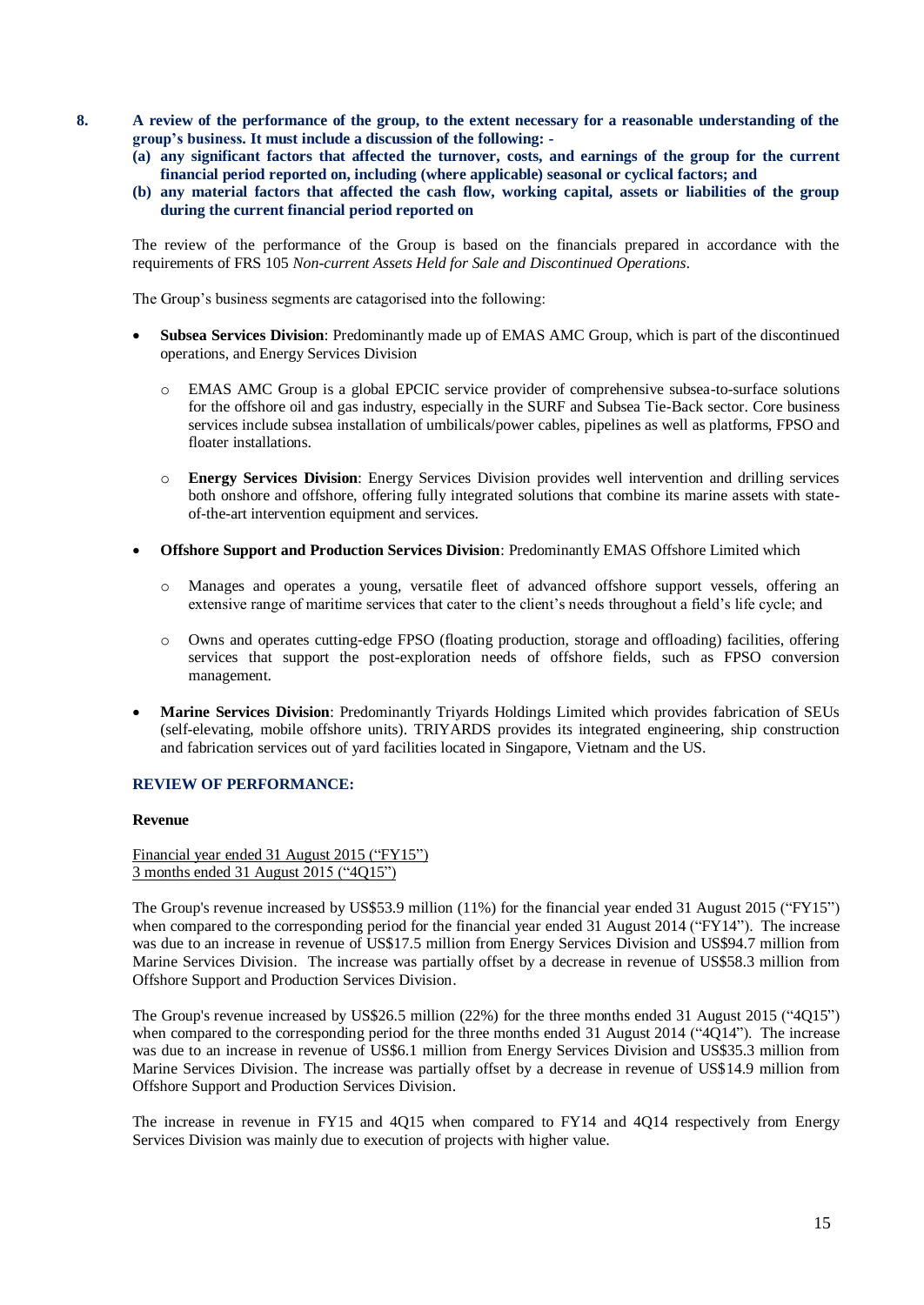#### **Revenue (cont'd)**

The increase in revenue in FY15 and 4Q15 when compared to FY14 and 4Q14 respectively from Marine Services Division was mainly due to:-

- (i) New source of revenue contribution in FY15 from the newly acquired subsidiaries of Triyards Holdings Limited, namely, Strategic Marine (S) Pte. Ltd. and Strategic Marine (V) Company Limited (collectively "Strategic Marine Entities"); and
- (ii) Higher contribution from the existing operations as there were more units of self-elevating units ("SEU") and multi-purpose support vessels under construction in FY15 and 4Q15 as compared to FY14 and 4Q14 respectively.

The decrease in revenue for FY15 and 4Q15 when compared to FY14 and 4Q14 respectively from Offshore Support and Production Services Division was mainly due to weakness in both the shallow water anchor handling, towing and supply ("AHTS") and shallow water platform support vessels ("PSV") segments and the absence of revenue contribution from one (1) leased-in vessel which was returned to the owner in the second half of FY14.

### **Gross profit**

Financial year ended 31 August 2015 ("FY15") 3 months ended 31 August 2015 ("4Q15")

Gross profit decreased slightly from US\$92.1 million in FY14 to US\$90.3 million in FY15 and gross profit margin decreased from 19% in FY14 to 17% in FY15. Gross profit decreased slightly from US\$17.9 million in 4Q14 to US\$16.0 million in 4Q15 and gross profit margin decreased from 15% in 4Q14 to 11% in 4Q15.

The decline in gross profit margin for both FY15 and 4Q15 when compared to FY14 and 4Q14 respectively is mainly due to the decrease in gross profit margin of Marine Services Division which is the largest contributor to the gross profit.

The Marine Services Division contributed higher levels of gross profit in both FY15 and 4Q15 when compared to FY14 and 4Q14 respectively and the increase was due to

- (i) New source of gross profit contribution from the newly acquired Strategic Marine Entities;
- (ii) Higher level of fabrication activities from the existing operations with higher level of activities from the construction of self elevating units in FY15 as compared to FY14; and
- (iii) Higher contribution from engineering design work.

The gross profit margin declined in FY15 and 4Q15 when compared to FY14 and 4Q14 respectively. This was mainly due to the change in product mix resulting from the newly acquired Strategic Marine Entities which carries a lower gross profit margin.

Weakness in both the shallow water AHTS and shallow water PSV segments have negatively impacted gross profit and margin of Offshore Support and Production Services Division in FY15 and 4Q15 when compared to FY14 and 4Q14 respectively.

The increase in gross profit in FY15 and 4Q15 when compared to FY14 and 4Q14 respectively from Energy Services Division was mainly due to higher revenue in the current year and quarter. The gross profit margin improved in 4Q15 when compared to 4Q14 as a result of as a result of the execution of higher margin projects in the current quarter. However, the overall gross profit margin declined in FY15 when compared to FY14 as a result of higher mix of projects with lower margin in the current year.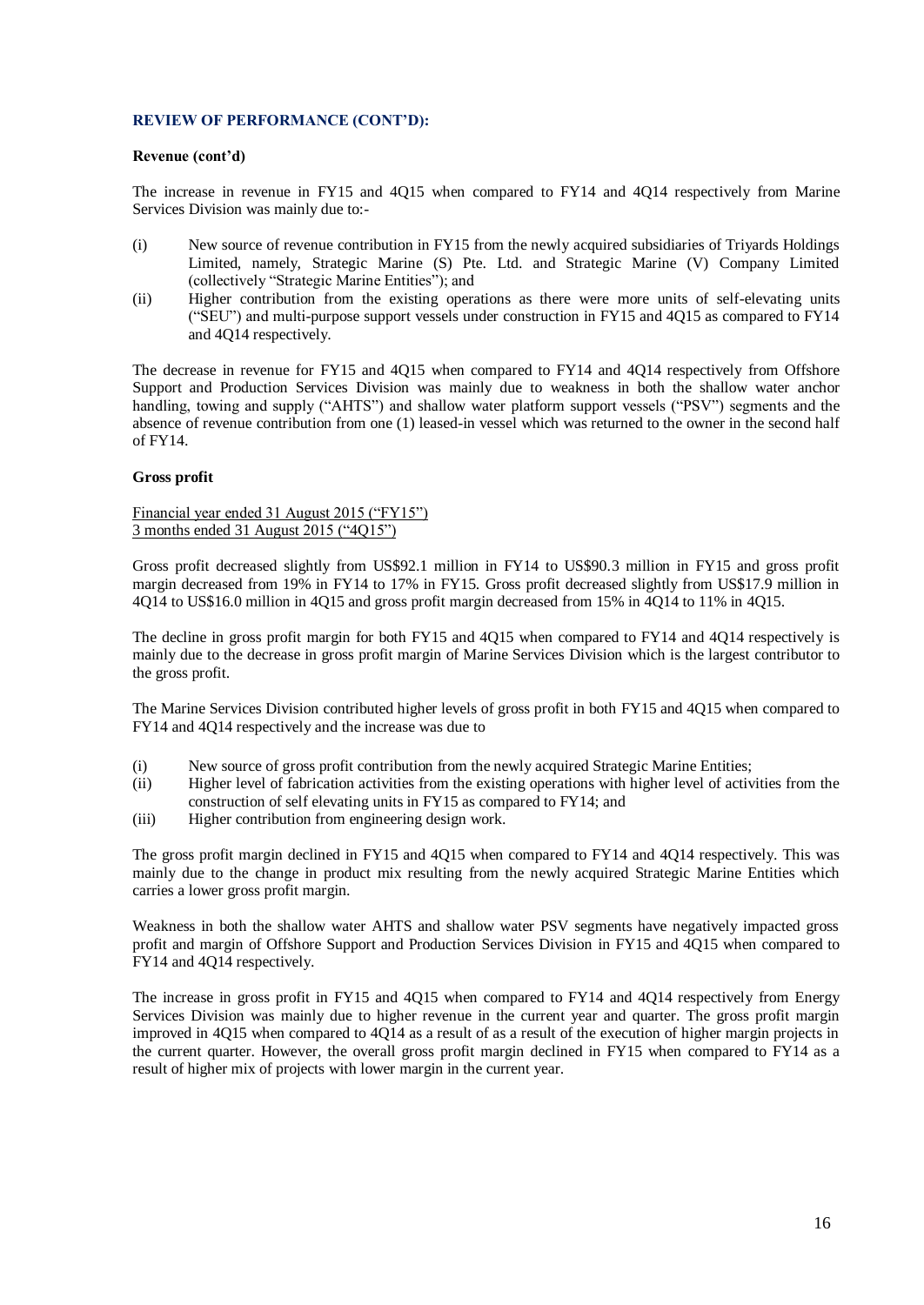#### **Other income, net**

#### Financial year ended 31 August 2015 ("FY15")

The increase in other income, net was mainly due to:-

- (i) Recognition of one-off gain on bargain purchase from the acquisition of subsidiaries of US\$118.0 million;
- (ii) Turn-around of the foreign exchange loss in FY14 of US\$4.4 million to foreign exchange gain of US\$26.5 million; and
- (iii) Net gain on disposal of fixed assets of US\$30.5 million in FY15.

The increase was partially offset by the one-off loss on step up of associated and joint venture companies to subsidiaries of US\$42.3 million, one-off impairment of fixed assets of US\$10.0 million and realised loss on derivative instruments of US\$9.6 million in FY15.

3 months ended 31 August 2015 ("4Q15")

The increase in other income, net was mainly due to:-

- (i) Adjustment to one-off gain on bargain purchase from the acquisition of subsidiaries of US\$11.7 million in 4Q15 as a result of finalisation of purchase price allocation exercise;
- (ii) Increase in foreign exchange gain from US\$2.4 million in FY14 to US\$4.5 million in 4Q15; and
- (iii) Net gain on disposal of fixed assets of US\$29.3 million in 4Q15.

#### **Administrative expenses**

Financial year ended 31 August 2015 ("FY15") 3 months ended 31 August 2015 ("4Q15")

The increase in administrative expenses for FY15 and 4Q15 when compared to FY14 and 4Q14 respectively was mainly due to the addition from the newly acquired Strategic Marine Entities and EMAS Offshore Limited ("EOL") and its subsidiaries (collectively "EOL Group").

In addition, the increase in administrative expenses for 4Q15 when compared to 4Q14 was also due to higher amount of allowance for doubtful debts being provided in the current financial year.

The increase is partially offset by greater cost discipline exercised across the Group with a focus on rightsizing the cost base of operations relative to foreseeable revenue expectations. Excluding the effects of the consolidation of Strategic Marine Entities and EOL Group and the higher amount of allowances for doubtful debt, administrative expenses have declined by approximately 16%.

#### **Amortisation of other intangible assets**

Financial year ended 31 August 2015 ("FY15") 3 months ended 31 August 2015 ("4Q15")

The increase in amortisation of other intangible assets for FY15 and 4Q15 when compared to FY14 and 4Q14 was mainly due to amortisation of intangible assets identified in the course of the purchase price allocation exercise performed for the acquisition of Strategic Marine Entities.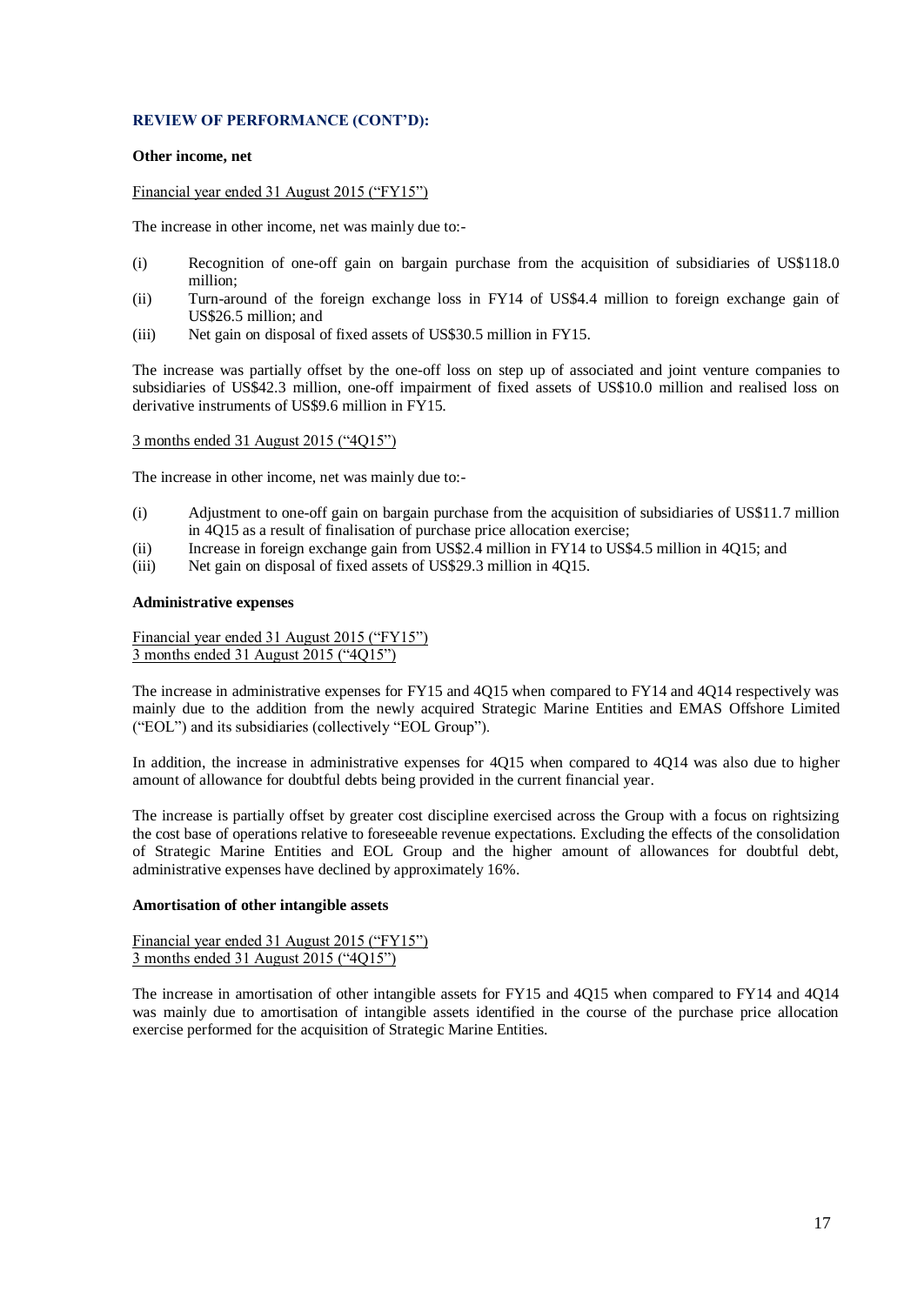#### **Depreciation of fixed assets**

Financial year ended 31 August 2015 ("FY15") 3 months ended 31 August 2015 ("4Q15")

The increase in depreciation of fixed assets for FY15 and 4Q15 when compared to FY14 and 4Q14 was mainly due to addition from the newly acquired Strategic Marine Entities and EOL Group and the additional depreciation charge from newly acquired fixed assets which were put into operation.

#### **Financial expenses**

Financial year ended 31 August 2015 ("FY15") 3 months ended 31 August 2015 ("4Q15")

The increase in financial expenses for FY15 and 4Q15 when compared to FY14 and 4Q14 was mainly due to the addition from the newly acquired Strategic Marine Entities and EOL Group.

#### **Share of profit of associated companies**

Financial year ended 31 August 2015 ("FY15")

The decrease in share of profit of associated companies for FY15 when compared to FY14 was mainly due to absence of contribution by EOL Group which was consolidated as subsidiaries of the Group from October 2014.

#### 3 months ended 31 August 2015 ("4Q15")

The increase in share of profit of associated companies for 4Q15 when compared to 4Q14 was mainly due to addition from the newly acquired associated companies when EOL Group was consolidated as subsidiaries of the Group from October 2014.

The increase was partially offset by the absence of contribution by EOL Group which was consolidated as subsidiaries of the Group from October 2014.

#### **Share of profit of joint venture companies**

Financial year ended 31 August 2015 ("FY15") 3 months ended 31 August 2015 ("4Q15")

The increase in share of profit of joint venture companies for FY15 and 4Q15 when compared to FY14 and 4Q14 respectively was mainly due to addition from the newly acquired joint venture companies when EOL Group was consolidated as subsidiaries of the Group from October 2014.

The increase was partially offset by the absence of contribution by Lewek Antares Shipping Pte Ltd ("Lewek Antares") which was consolidated as a subsidiary upon the consolidation of EOL Group from October 2014 and the Group also shared a non-recurring impairment loss on fixed assets of a joint venture amounting to US\$0.8 million.

#### **Profit before tax from continuing operations**

#### Financial year ended 31 August 2015 ("FY15")

Profit before tax from continuing operations increased by US\$84.0 million to US\$119.4 million in FY15 when compared to FY14. The increase was mainly due to higher other income, net and higher share of profit of joint venture companies which was partially offset by higher administrative expenses and lower share of profit from associated companies.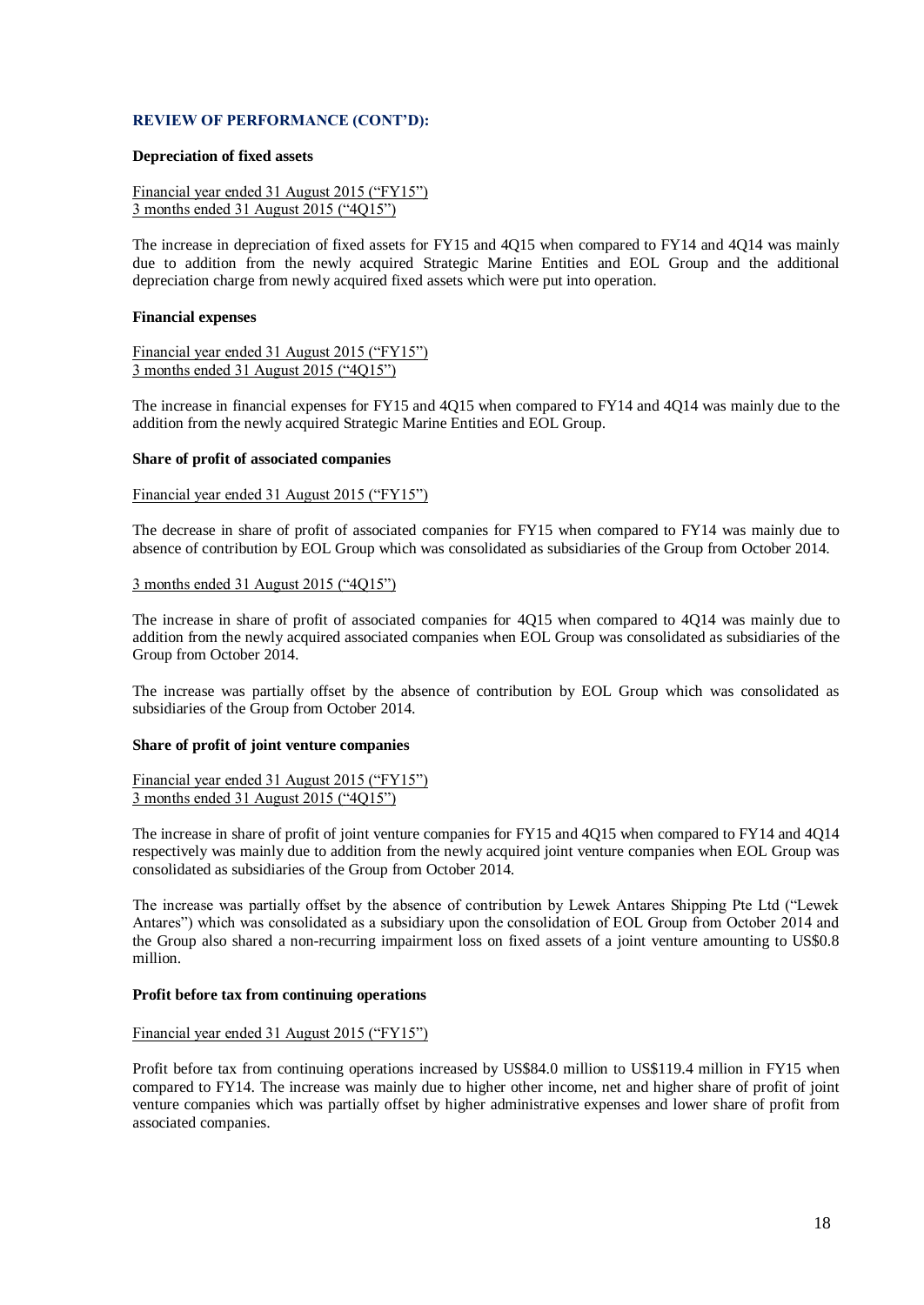#### **Profit before tax from continuing operations (cont'd)**

#### 3 months ended 31 August 2015 ("4Q15")

Profit before tax from continuing operations turn-around from a loss of US\$5.7 million in 4Q14 to profit of US\$25.0 million in 4Q15. The turn-around was mainly due to higher other income, net and higher share of profit of associated and joint venture companies which was partially offset by higher administrative expenses.

#### **Tax**

Tax expense/(credit) in FY15 and FY14 amounted to US\$12.1 million and US\$7.7 million respectively and tax expense in 4Q15 and 4Q14 amounted to US\$6.9 million and US\$(0.4) million respectively.

The increase in tax expense in FY15 and 4Q15 when compared to FY14 and 4Q14 respectively is mainly due to corporate tax provision resulting from higher profits derived from foreign subsidiaries.

Charter income derived from Singapore and certain foreign flagged vessels which operate in international waters continue to remain tax exempt under Section 13 of the Singapore Income Tax Act and Maritime Sector Incentive - Approved International Shipping Enterprise Scheme.

#### **(Loss)/profit from discontinued operations, net of tax**

Subsequent to the re-presentation of the consolidated income statement, the contribution from Subsea Services Division from certain subsea entities has being reclassified to "(loss)/profit from discontinued operations, net of tax". Summarised items of the income statement relating to the discontinued operations are presented as below:

|                                            | <b>Financial year ended</b> |                                                  | Increase /                  |  |
|--------------------------------------------|-----------------------------|--------------------------------------------------|-----------------------------|--|
|                                            | <b>US\$'000</b>             | 31 August 2015 31 August 2014<br><b>US\$'000</b> | (Decrease)<br>$\frac{0}{0}$ |  |
| Revenue                                    | 976.417                     | 998,409                                          | (2)                         |  |
| (Loss)/profits from operations             | (14, 379)                   | 42.854                                           | n.m.                        |  |
| (Loss)/profit from discontinued operations | (40, 299)                   | 26.324                                           | n.m.                        |  |

|                                            | <b>Ouarter ended</b>                             |                 | Increase /                  |  |
|--------------------------------------------|--------------------------------------------------|-----------------|-----------------------------|--|
|                                            | 31 August 2015 31 August 2014<br><b>US\$'000</b> | <b>US\$'000</b> | (Decrease)<br>$\frac{6}{9}$ |  |
| Revenue                                    | 359,159                                          | 325,046         | 10                          |  |
| (Loss)/profits from operations             | (197)                                            | 23.753          | n.m.                        |  |
| (Loss)/profit from discontinued operations | (16,699)                                         | 18,175          | n.m.                        |  |

The loss contributed from discontinued operations in FY15 as compared to the profits from discontinued operations in FY14 was mainly due to lower gross and operating profit contribution. This is offset by lower administrative expenses and higher exchange gain as compared to FY14.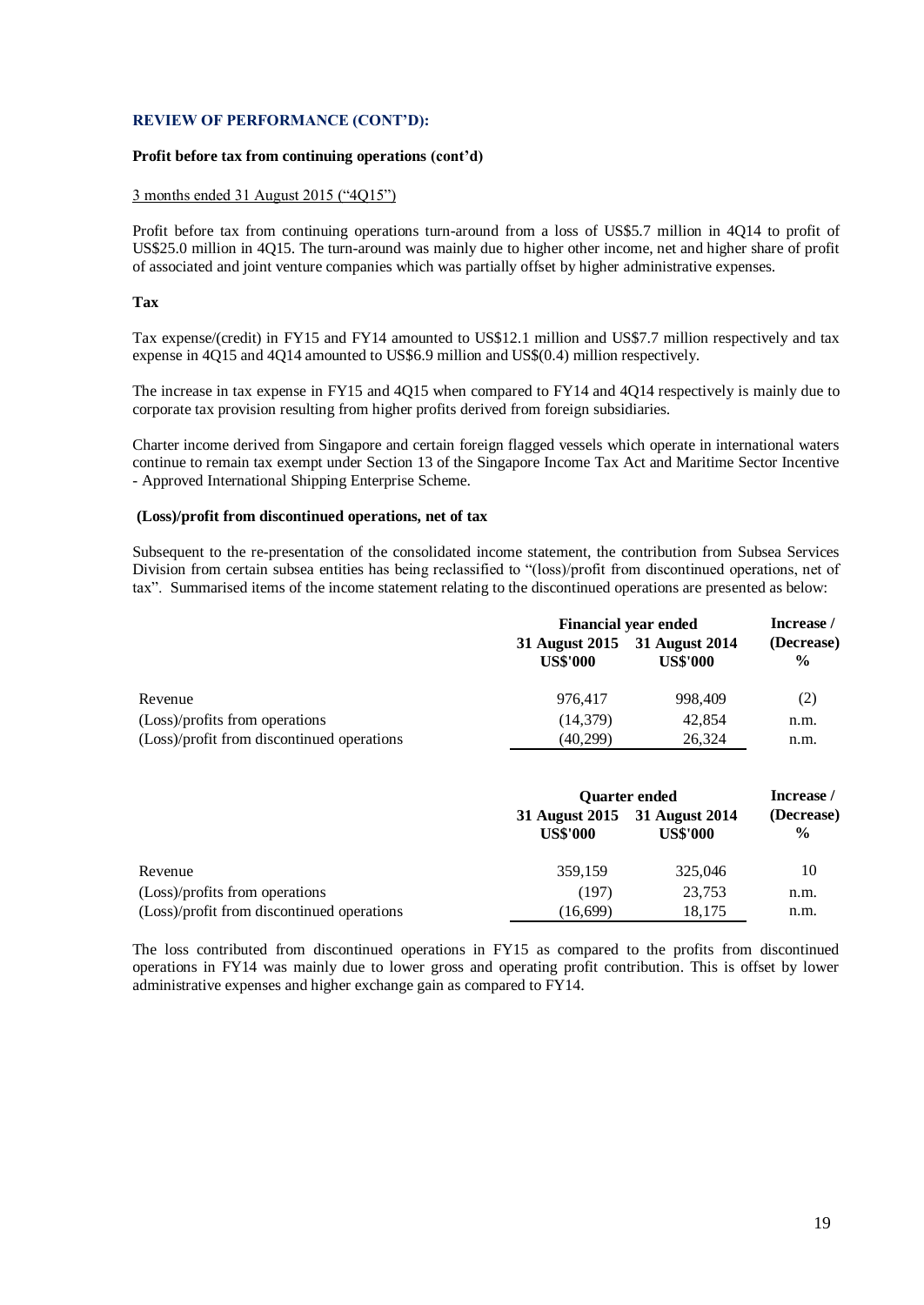#### **(Loss)/profit from discontinued operations, net of tax (cont'd)**

# Financial year ended 31 August 2015 ("FY15")

The loss from operations in FY15 compared to a profit operations in FY14 was mainly due to:-

- (i) Lower profit contribution from *Lewek Express* as a result of her planned 5-year mandatory dry-docking in 1Q15;
- (ii) Lower profit contribution and negative utilisation impact from *Lewek Champion* as a result of her unexpected gangway malfunction;
- (iii) Lower utilisation rate of non-project enabling vessels; and
- (iv) Lower profit contribution resulting from weather and equipment issues on certain projects.

The above is partially offset by lower administrative expenses in FY15 as compared to FY14 as a result of greater cost discipline exercised to right size to the cost base of operations to be in line with revenue expectations.

#### 3 months ended 31 August 2015 ("4Q15")

The loss contributed from discontinued operations in 4Q15 as compared to the profits from discontinued operations in 4Q14 was mainly due to loss from operations, higher interest and tax expense. This is partially offset by lower administrative expenses in 4Q15 as compared to 4Q14.

The loss from operations was mainly due to lower amount of variation orders billed as a result of fewer project close out and lower project contribution as a result of weather and equipment issues on certain projects.

The higher interest expense in 4Q15 compared to 4Q14 was mainly due to the interest expense relating to *Lewek Constellation,* being expensed off instead of capitalised, upon her completion in the current quarter.

The higher tax expense in 4Q15 as compared to 4Q14 was mainly due to corporate tax provision relating to a foreign branch.

The lower administrative expenses in 4Q15 as compared to 4Q14 reflect the continuous cost savings exercised throughout the year.

### **REVIEW OF STATEMENT OF FINANCIAL POSITION AND CASH FLOWS:**

#### **Non-current assets**

The decrease in non-current assets was mainly due to:-

- (i) Reclassification of fixed assets and goodwill attributable to the discontinued operation to "Assets included in disposal group classified as held for sale" within the current assets;
- (ii) Depreciation and impairment loss on fixed assets for the year;
- (iii) Disposal of vessel during the year;
- (iv) Decrease in investments in joint venture companies as the investment in Lewek Antares was reclassified as investment in subsidiary upon the consolidation of EOL Group; and
- (v) Decrease in long term receivable from an associated company as the receivable was reclassified as long term receivable due from subsidiary and hence eliminated on consolidation of EOL Group.

The decrease is partially offset by:-

- (i) Increase in fixed assets from the acquisition of vessels and construction of new yard and office facilities;
- (ii) The addition of fixed assets of newly acquired subsidiaries, EOL Group and Strategic Marine Entities also contributed to the increase in fixed assets;
- (iii) Increase in investment in associated companies and joint venture companies from the addition of arising from the acquisition of EOL. The increase was partially offset by the reclassification of the investment in EOL as an associated company to investment in subsidiary upon the consolidation of EOL Group; and
- (iv) Increase in other receivables was mainly due to the addition arising from the consolidation of EOL Group.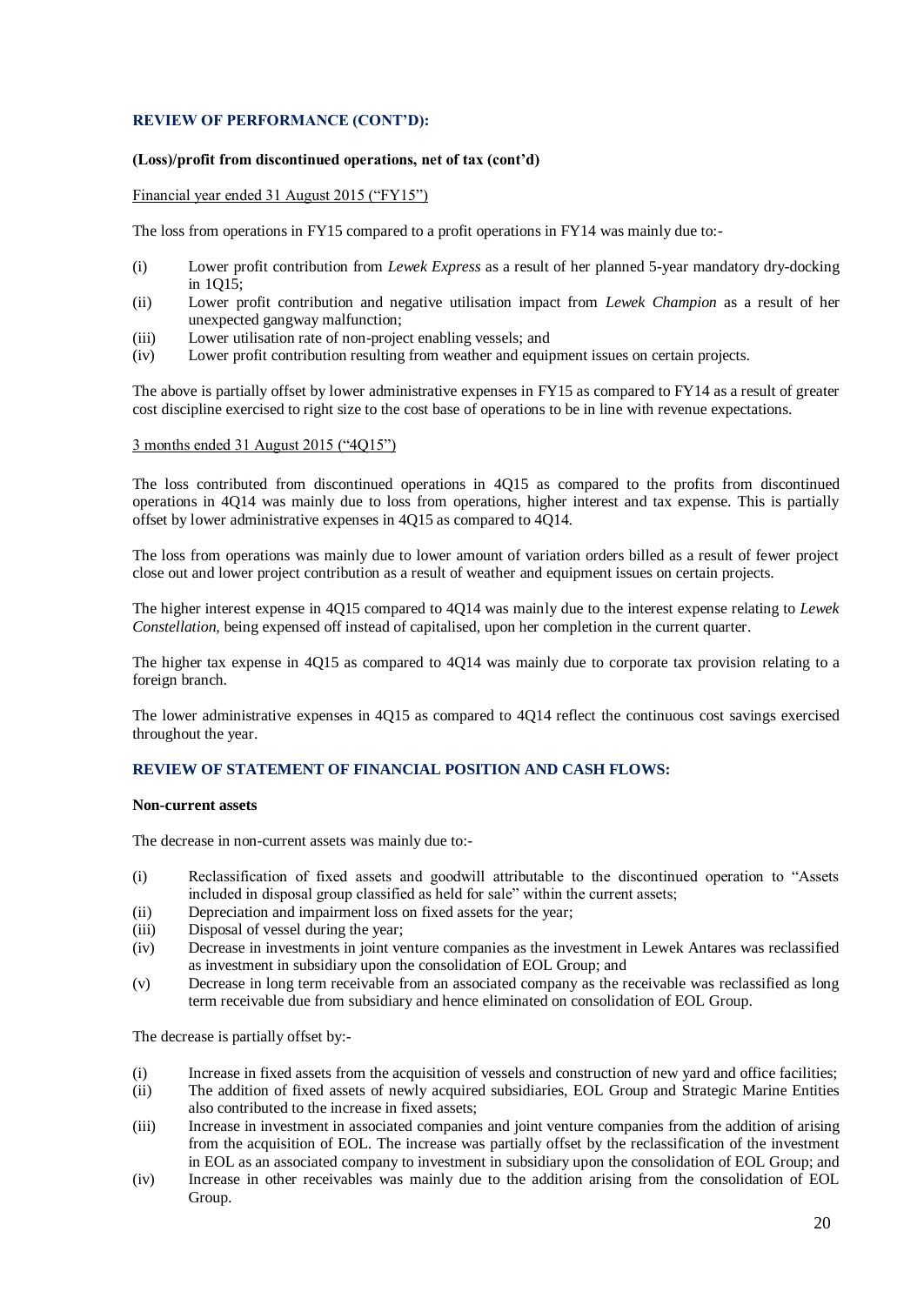#### **Current assets**

The increase in current assets was mainly due to:-

- (i) Increase in assets included in disposal group classified as held for sale which was not present in the comparative period. The assets included in disposal group classified as held for sale relate to both noncurrent and current assets of the discontinued operations; and
- (ii) Increase in other receivables was mainly due to receivables from sale of vessels ; and
- (iii) Increase in cash and bank balances was mainly due to the proceeds raised from bank term loans, issuance of new shares of both the Company and EOL and cash arising from the consolidation of EOL Group. The increase was partially offset by the cash used for capital expenditure and reclassification of cash and bank balances relating to the discontinued operations to assets included in disposal group classified as held for sale.

The increase in current assets was partially offset by:-

- (i) Decreases in trade receivables, inventories and work-in-progress and other current assets as a result of the reclassification of the balances relating to the discontinued operations to assets included in disposal group classified as held for sale.
- (ii) Decrease in balances due from associated companies as the balances due from EOL Group was reclassified as balances due from subsidiaries and eliminated upon the consolidation of EOL Group; and
- (iii) Decrease in balances due from joint venture companies as the balance due from Lewek Antares was reclassified as balances due from subsidiaries and eliminated upon the consolidation of EOL Group.

### **Current liabilities**

The increase in current liabilities was mainly due to:-

- (i) Increase in liabilities included in disposal group classified as held for sale which was not present in the comparative period. The liabilities included in disposal group classified as held for sale relate to both non-current and current liabilities of the discontinued operations;
- (ii) Increase in bills payable to bank was mainly due to the addition arising from the consolidation of EOL Group and increase in project financing arising from Marine Services Division;
- (iii) Increase in perpetual securities and notes payable as a result of reclassification of the amounts payable in the next financial year; and
- (iv) Increase in derivative financial liabilities as a result of strengthening of United States Dollar ("USD") against Singapore Dollar ("SGD") which resulted in an increase in the marked-to-market losses from the currency swaps held by the Group.

The increase in current liabilities was partially offset by:-

- (i) Decrease in trade and other payables and bank term loans as a result of the reclassification of the balances relating to the discontinued operations to liabilities included in disposal group classified as held for sale.
- (ii) Decrease in balances due to associated companies as the balances due to EOL Group was reclassified as balances due to subsidiaries and eliminated upon consolidation of EOL Group; and
- (iii) In addition to the reclassification due to discontinued operations, further decrease in bank term loans due to repayment of short-term financing and revolving credit facilities.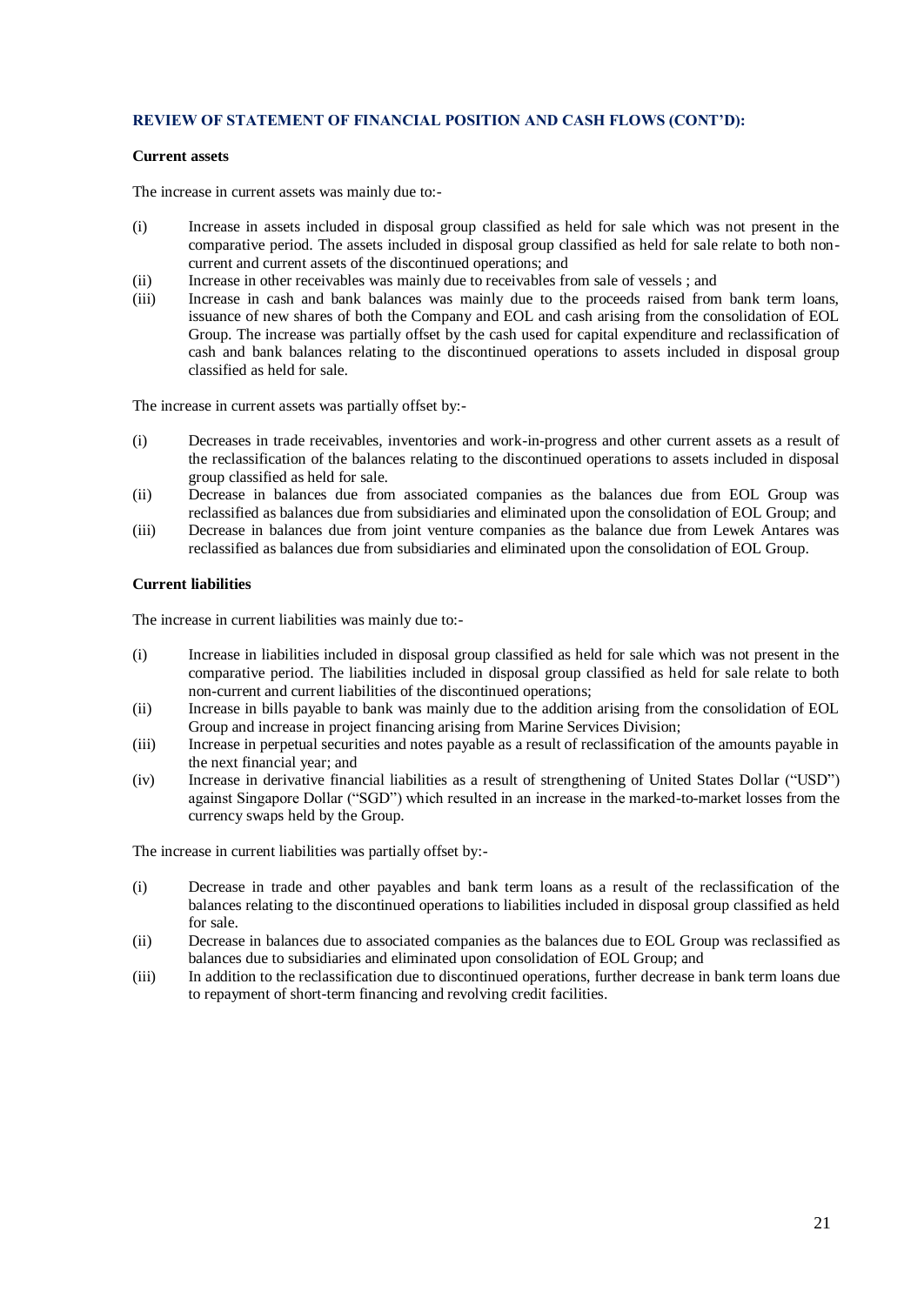#### **Non-current liabilities**

The decrease in non-current liabilities was mainly due to:-

- (i) Reclassification of non-current other payables, pension liability and bank term loans attributable to the discontinued operation to "Liabilities included in disposal group classified as held for sale" within the current liabilities;
- (ii) Decrease in notes payable as a result of both strengthening of USD against SGD which resulted in favourable revaluation gain on the SGD denominated notes payables and reclassification of the amounts payable in the next financial year to current liabilities; and
- (iii) Decrease in deferred income which was realised upon the consolidation of EOL Group.

The increase was partially offset by an increase in the non-current lease obligation resulting from the finance lease arrangement for a vessel also contributed to the increase.

### **Equity**

The increase in total equity was mainly due to:-

- (i) Increase in share capital arising from the Rights Issue;
- (ii) Increase in accumulated profits due to profit for the financial year; and
- (iii) Increase in non-controlling interests due to the dilution of the Group's equity interests in the Offshore Support Services companies, as part of the Business Combination Agreement, and from the acquisition of EOL Group.

The increase was partially offset by:-

- (i) Reclassification of the perpetual securities to current liabilities;
- (ii) Increase in the deficit in the capital reserves due to the loss on dilution of the Group's equity interests in the Offshore Support Services companies without a loss of control; and
- (iii) Turn-around of the surplus in hedging reserve to a deficit mainly due to strengthening of USD against SGD which resulted in an increase in the unrealised losses from the cross currency swaps.

### **Cash flows**

#### Financial year ended 31 August 2015 ("FY15")

Net cash inflow from operating activities increased from US\$100.0 million in FY14 to US\$142.5 million in FY15 as a result of greater working capital discipline across the Group and its subsidiaries with a focus on shortening cash flow cycles to increase cash flow.

The higher net cash inflow was partially offset by net outflow due to the receivables from sale of vessels.

Net cash outflow from investing activities decreased from US\$331.0 million in FY14 to US\$255.2 million in FY15 and was mainly due to:-

- (i) Higher proceeds from disposal of fixed assets and assets held for sale as compared to FY14;
- (ii) Dividends from associated companies and other investment which did not occurred in FY14; and
- (iii) Cash inflows from the acquisition of subsidiaries which did not occurred in FY14.

Net cash inflow from financing activities increased from US\$231.7 million in FY14 to US\$369.7 million in FY15 as a result of inflow from net proceeds from Rights Issue of US\$144.7 million and issuance of new ordinary shares by subsidiaries of US\$59.9 million which did not occurred in FY14.

The increase in financing activities is partially offset by higher repayment of debts in FY15 as compared to FY14. In addition, there was an increase in payment for derivative financial instruments resulting from the settlement of a SGD150.0 million forward currency swap.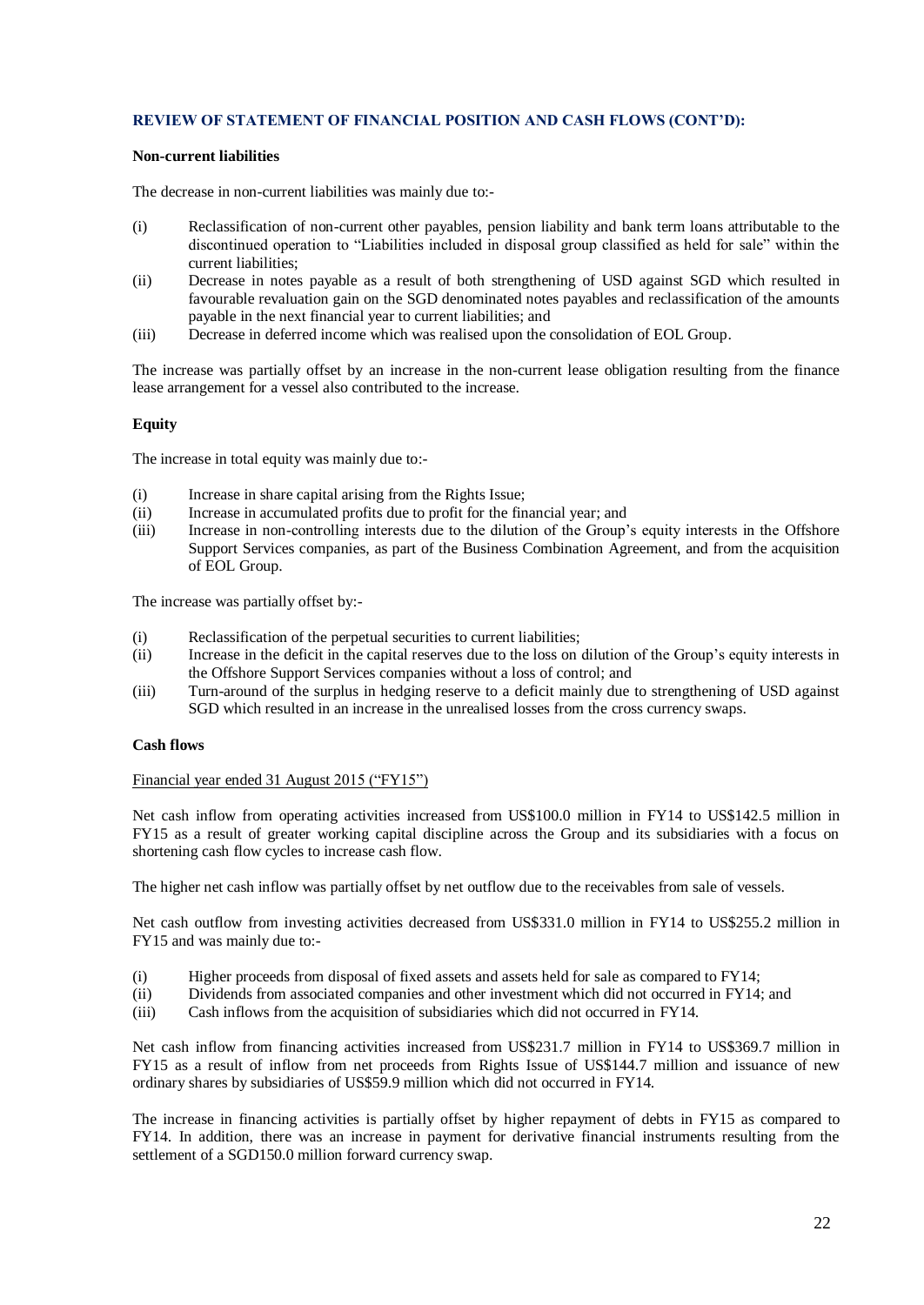#### **Cash flows (cont'd)**

#### 3 months ended 31 August 2015 ("4Q15")

Net cash inflow from operating activities decreased marginally from US\$41.2 million in 4Q14 to US\$38.0 million in 4Q15.

Net cash outflow from investing activities increase from US\$52.1 million in 4Q14 to US\$60.4 million in 4Q15 and was mainly due to increase in cash pledge and acquisition of fixed assets. The net cashflow is partially offset by higher proceeds from disposal of fixed assets as compared to 4Q14.

Net cash flow from financing activities turn-around from an outflow of US\$8.2 million in 4Q14 to an inflow of US\$272.2 million in 4Q15 as a result of the net proceeds from Rights Issue of US\$144.7 million coupled with increased in bank borrowings in 4Q15.

#### **Proceeds utilisation**

#### Proceeds utilization of Share Placement exercise

On 16 March 2012, the Company issued and allotted 110,000,000 new ordinary shares in the capital of the Company ("the Placement Shares") pursuant to a private placement at an issue price of S\$1.10 for each Placement Share to raise gross proceeds of S\$121 million.

The net proceeds from the Share Placement exercise have been fully utilised by the Company for repayment of existing debt and general working capital purposes. Details of utilisation have been announced.

#### Proceeds utilisation of S\$150 million Perpetual Securities

On 18 September 2012, the Company issued a S\$150 million Fixed Rate Subordinated Perpetual Securities (the "Securities"). The Securities were issued under the US\$500 million Multicurrency Debt Issuance Programme established by the Company on 28 August 2012. The net proceeds from the issuance of the Securities (after deducting issuance expenses) will be used by the Company to refinance existing borrowings of the Company and its subsidiaries, and for general working capital purposes.

The net proceeds from the Securities have been fully utilised for repayment of existing debt, purchase of equipment on board vessels and general working capital purposes. Details of utilisation have been announced.

#### Proceeds utilisation of Rights Issue

On 28 July 2015, the Company issued and allotted 1,925,526,236 new ordinary shares in the capital of the Company pursuant to a Rights Issue at an issue price of S\$0.105 for each Rights Share to raise gross proceeds of S\$202.2 million.

The net proceeds from the Rights Issue have been fully utilised for repayment of existing debt. Details of utilisation have been announced.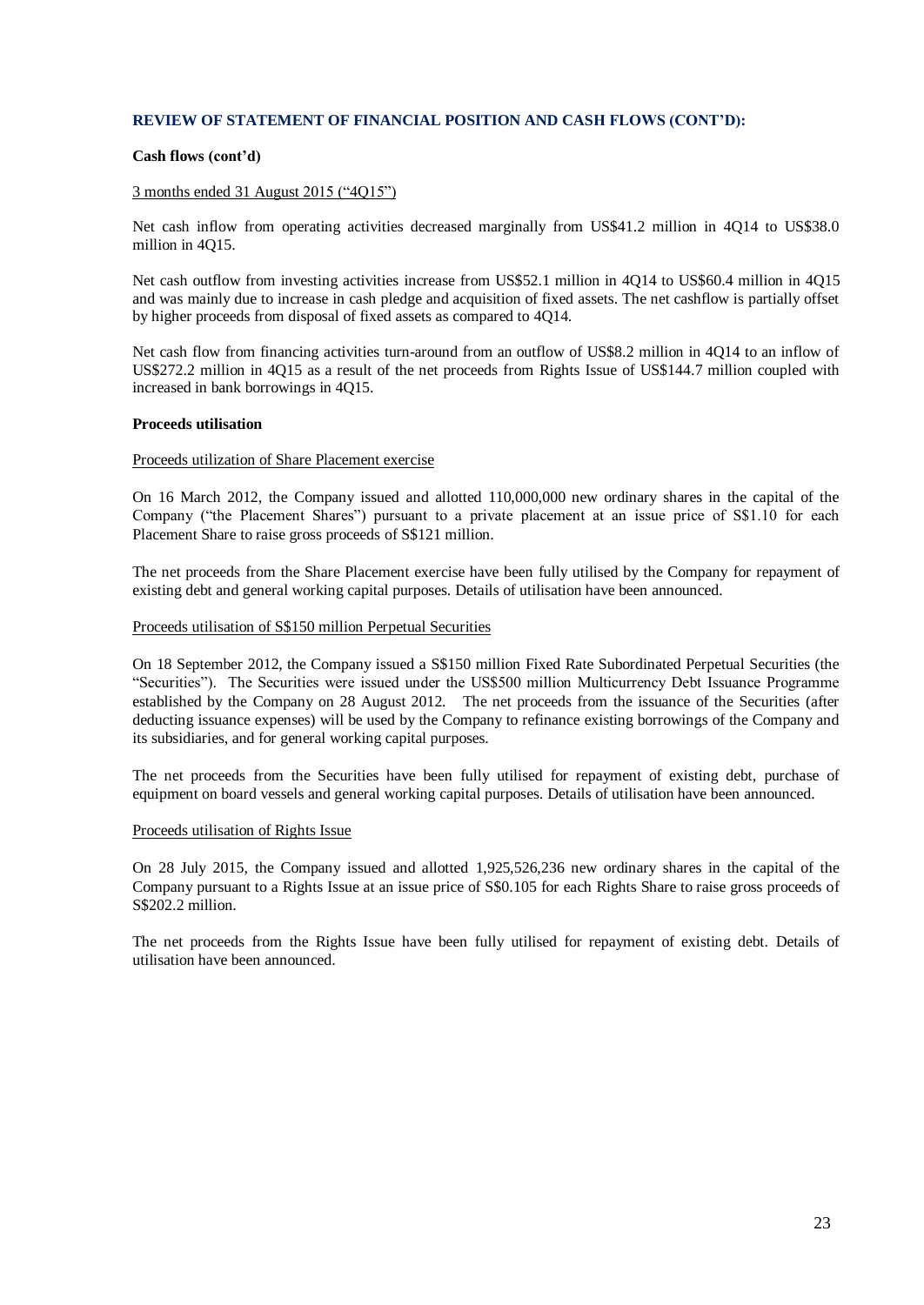#### **Financial ratios**

The Group's net debt to equity ratio (defined as ratio of total external indebtedness (net of cash and cash equivalents and cash pledged) owing to bank and financial institutions to total equity) has decreased to 0.77 times as at the end of FY15 as compared to 1.16 times at end of FY14.

Interest cover is 4.6 times in FY15 compared to 4.4 times in FY14.

|                                                    | <b>Financial year ended</b> |                                                  |  |
|----------------------------------------------------|-----------------------------|--------------------------------------------------|--|
|                                                    | <b>US\$'000</b>             | 31 August 2015 31 August 2014<br><b>US\$'000</b> |  |
| <b>EBITDA</b> from continuing operations           |                             |                                                  |  |
| Profit before tax                                  | 119,412                     | 35,412                                           |  |
| Depreciation and amortisation<br>$\qquad \qquad -$ | 69,316                      | 53,238                                           |  |
| Interest expense                                   | 43,607                      | 39,084                                           |  |
| <b>EBITDA</b> from continuing operations           | 232,335                     | 127,734                                          |  |
| <b>EBITDA</b> from discontinued operations         |                             |                                                  |  |
| (Loss)/profit before tax                           | (26, 229)                   | 39,290                                           |  |
| Depreciation and amortisation                      | 35,733                      | 18,894                                           |  |
| Interest expense                                   | 12,038                      | 3,572                                            |  |
| EBITDA from discontinued operations                | 21,542                      | 61,756                                           |  |
| <b>Total EBITDA</b>                                | 253,877                     | 189,490                                          |  |
| Interest cover ratio                               | 4.6                         | 4.4                                              |  |

#### **9. Where a forecast, or a prospect statement, has been previously disclosed to shareholders, any variance between it and the actual results**

Not applicable.

#### **10. A commentary at the date of the announcement of the significant trends and competitive conditions of the industry in which the group operates and any known factors or events that may affect the group in the next reporting period and the next 12 months**

The global Oil and Gas Industry continues to experience significant challenges in light of the current oil price environment. Consequently, this has led to reduced oil and gas spending and activity and uncertainty in new awards across the offshore services segment. As a result, the Group is likely to continue to face strong headwinds under the current market conditions.

Nevertheless, the Company remains focused on its strategy to develop its subsea services business. The Company has recently entered into an agreement with Chiyoda Corporation ("Chiyoda") to invest in Ezra's Subsea Services business, EMAS AMC, to form EMAS CHIYODA Subsea – a 50:50 joint venture. The partnership with Chiyoda is expected to create the opportunity for EMAS AMC to expand its subsea-to-surface offerings. Following completion of the transaction (which is expected to take place in 1HFY2016), the Company believes that EMAS CHIYODA Subsea will be better positioned to capitalize on market opportunities and manage risks in light of market conditions.

The Offshore Support and Production Services Division is likely to experience lower charter rates and/or decreased vessel utilization which will have an impact on the division's financial performance.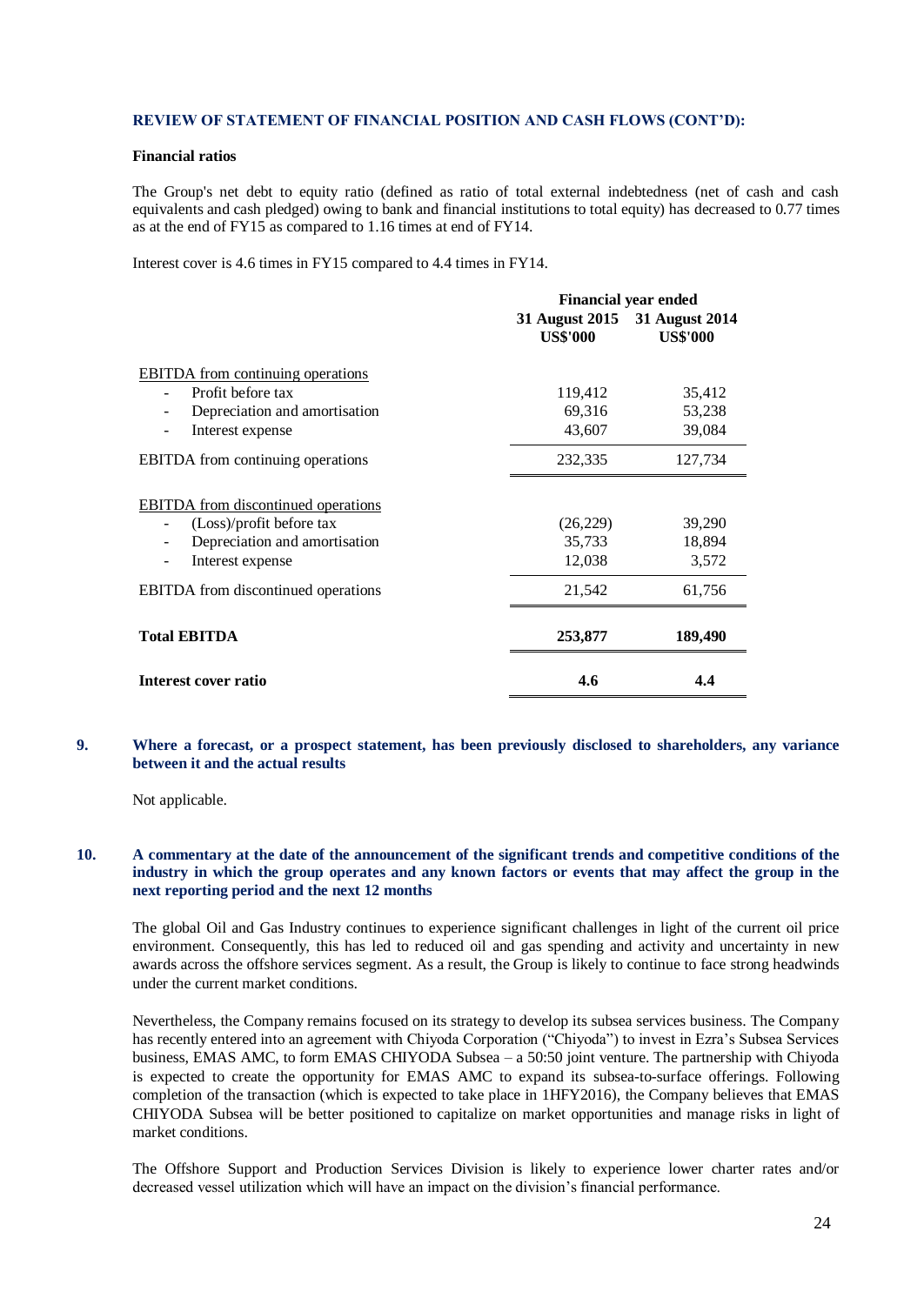As the Marine Services Division diversifies its products and services across oilfield fabrication value chain, from construction, production, decommissioning, to inspection and maintenance of offshore infrastructure servicing offshore fields, the division believes that there will be continued demand for its offerings, notwithstanding the competitive and challenging environment.

The Group through the strategic initiatives undertaken in FY2015 has significantly reduced gearing and has addressed significant near term debt maturities up to end October 2015.

As of 31 August 2015, the Group maintains a backlog of US\$2.0\* billion.

*\* The Group's backlog is inclusive of a backlog of US\$397 million from the two FPSOs, Lewek EMAS and Perisai Kamelia that EMAS Offshore Limited has stakes in.*

# **11. Dividend**

*(a) Current Financial Period Reported On*

Any dividend declared for the current financial period reported on? No

*(b) Corresponding Period of the Immediately Preceding Financial Year*

Any dividend declared for the corresponding period of the immediately preceding financial year? No

- **(c) Date payable -** Not applicable.
- **(d) Books closure date -** Not applicable.

#### **12. If no dividend has been declared/recommended, a statement to that effect**

No dividend has been declared or recommended for the current financial period reported on.

**13. If the Group has obtained a general mandate from shareholders for IPTs, the aggregate value of such transactions as required under Rule 920(1)(a)(ii). If no IPT mandate has been obtained, a statement to that effect.**

The Group has not obtained a general mandate from shareholders for Interested Party Transactions ("IPTs").

# **14. Negative confirmation pursuant to Rule 705(5).**

Not required for announcement on full year results.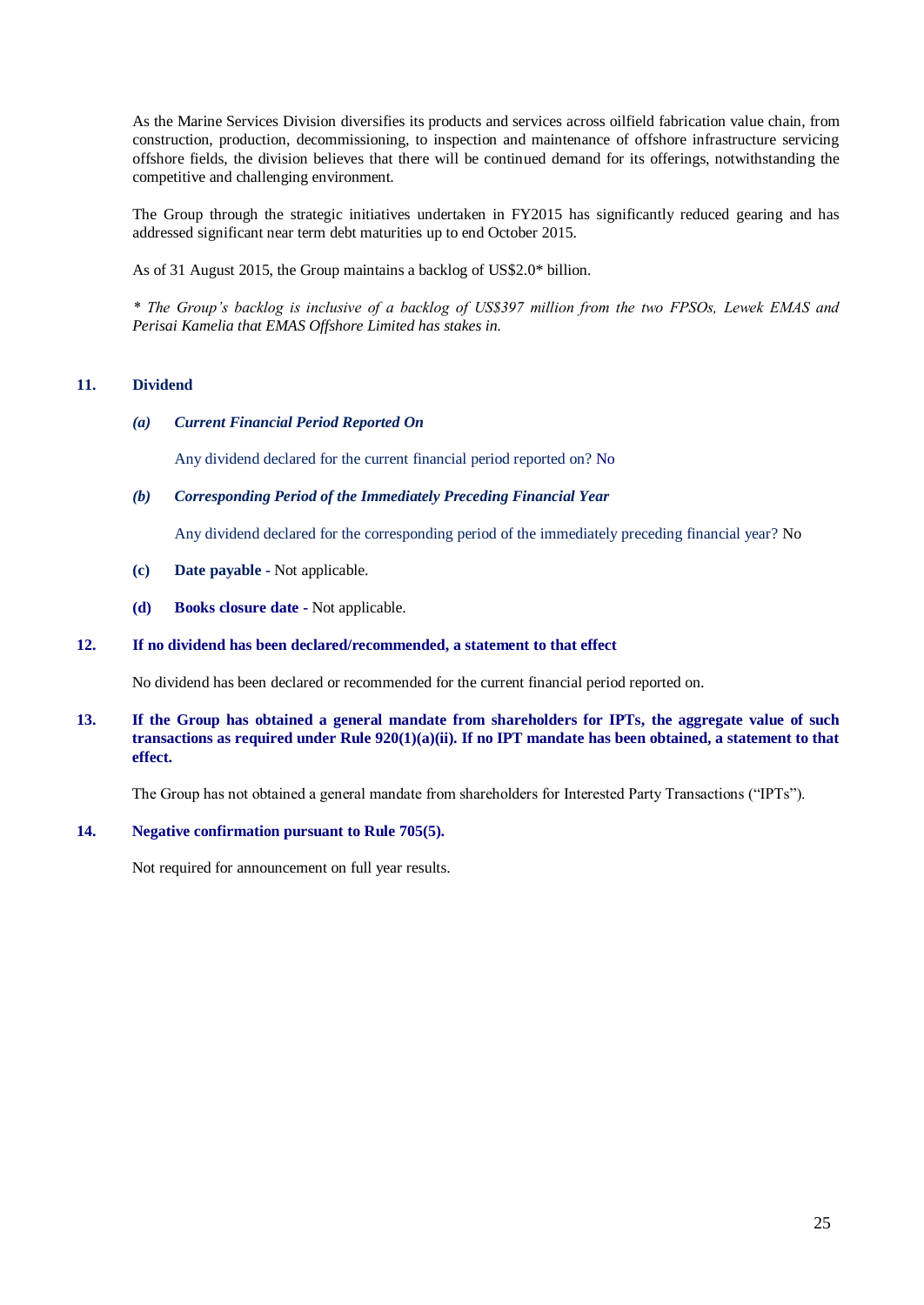# **PART II - ADDITIONAL INFORMATION REQUIRED FOR FULL YEAR ANNOUNCEMENT (This part is not applicable to Q1, Q2, Q3 or Half Year Results)**

**15. Segmented revenue and results for business or geographical segments (of the group) in the form presented in the issuer's most recently audited annual financial statements, with comparative information for the immediately preceding year**

### **Business segments**

| <b>Financial year ended</b><br>31 August 2015           | <b>Offshore</b><br><b>Support and</b><br><b>Production</b><br><b>Services</b> | <b>Marine</b><br><b>Services</b> | <b>Subsea</b><br><b>Services</b> | <b>Disposal</b><br><b>Group Held</b><br>for Sale | Group           |
|---------------------------------------------------------|-------------------------------------------------------------------------------|----------------------------------|----------------------------------|--------------------------------------------------|-----------------|
|                                                         | <b>US\$'000</b>                                                               | <b>US\$'000</b>                  | <b>US\$'000</b>                  | <b>US\$'000</b>                                  | <b>US\$'000</b> |
| <b>Revenue</b>                                          |                                                                               |                                  |                                  |                                                  |                 |
| <b>Sales</b>                                            | 249,742                                                                       | 282,902                          | 1,033,546                        | (976, 417)                                       | 589,773         |
| Inter-segment sales                                     | (45, 934)                                                                     |                                  |                                  |                                                  | (45, 934)       |
| <b>Sales to external customers</b>                      | 203,808                                                                       | 282,902                          | 1,033,546                        | (976, 417)                                       | 543,839         |
| <b>Profit from operations</b>                           | 37,720                                                                        | 14,740                           | (15, 478)                        | 14,379                                           | 51,361          |
| Share of profit of associated                           |                                                                               |                                  |                                  |                                                  |                 |
| companies                                               | 11,616                                                                        |                                  |                                  |                                                  | 11,616          |
| Share of profit of joint venture                        |                                                                               |                                  |                                  |                                                  |                 |
| companies                                               | 14,751                                                                        |                                  |                                  |                                                  | 14,751          |
| Financial income                                        |                                                                               |                                  |                                  |                                                  | 5,214           |
| Financial expenses                                      |                                                                               |                                  |                                  |                                                  | (43,607)        |
| Tax                                                     |                                                                               |                                  |                                  |                                                  | (12,096)        |
| Unallocated other income, net                           |                                                                               |                                  |                                  |                                                  | 90,659          |
| Unallocated expenses<br>Unallocated share of associated |                                                                               |                                  |                                  |                                                  | (10,052)        |
| companies<br>Unallocated share of joint                 |                                                                               |                                  |                                  |                                                  | 627             |
| venture companies                                       |                                                                               |                                  |                                  |                                                  | (1, 157)        |
| Net profit for the financial year                       |                                                                               |                                  |                                  |                                                  | 107,316         |
| <b>Assets</b>                                           |                                                                               |                                  |                                  |                                                  |                 |
| Segment assets                                          | 1,407,029                                                                     | 450,688                          | 1,651,188                        |                                                  | 3,508,905       |
| Unallocated assets                                      |                                                                               |                                  |                                  |                                                  | 668,410         |
| <b>Total assets</b>                                     |                                                                               |                                  |                                  |                                                  | 4,177,315       |
| <b>Liabilities</b>                                      |                                                                               |                                  |                                  |                                                  |                 |
| Segment liabilities                                     | 784,189                                                                       | 239,266                          | 986,930                          |                                                  | 2,010,385       |
| <b>Unallocated liabilities</b>                          |                                                                               |                                  |                                  |                                                  | 801,619         |
| <b>Total liabilities</b>                                |                                                                               |                                  |                                  |                                                  | 2,812,004       |
| <b>Other information</b>                                |                                                                               |                                  |                                  |                                                  |                 |
| Capital expenditure                                     | 54,329                                                                        | 27,886                           | 289,742                          |                                                  | 371,957         |
| Unallocated capital expenditure                         |                                                                               |                                  |                                  |                                                  | 2,621           |
| Total capital expenditure                               |                                                                               |                                  |                                  |                                                  | 374,578         |
| Depreciation and amortisation                           | 46,899                                                                        | 13,551                           | 42,075                           | (35, 733)                                        | 66,792          |
| Unallocated depreciation and                            |                                                                               |                                  |                                  |                                                  | 2,524           |
| amortisation                                            |                                                                               |                                  |                                  |                                                  |                 |
| Total depreciation and<br>amortisation                  |                                                                               |                                  |                                  |                                                  | 69,316          |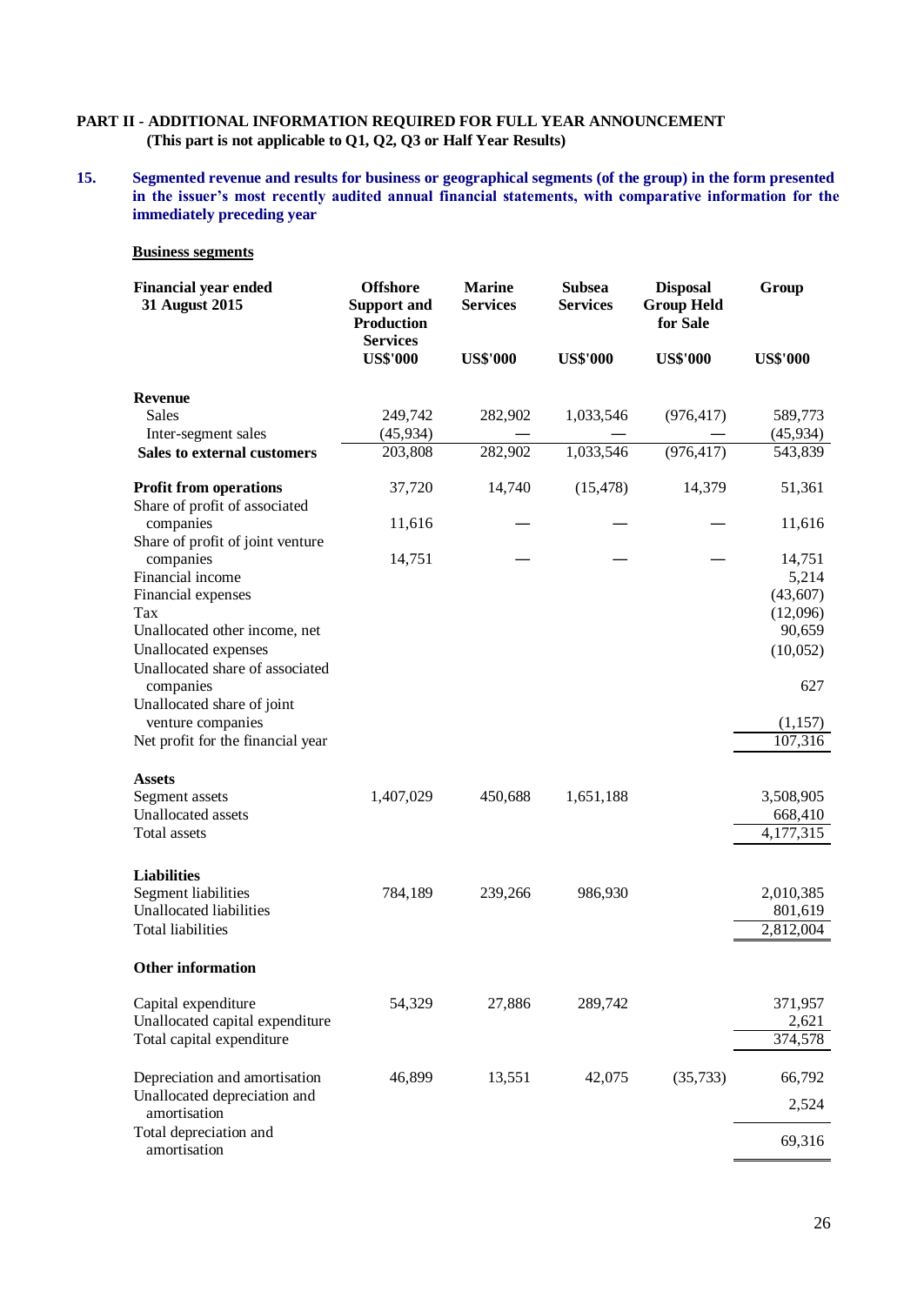# **Business segments (cont'd)**

| <b>Financial year ended</b><br>31 August 2014<br>(Re-presented) | <b>Offshore</b><br><b>Support and</b><br>Production<br><b>Services</b> | <b>Marine</b><br><b>Services</b> | <b>Subsea</b><br><b>Services</b> | <b>Disposal</b><br><b>Group Held</b><br>for Sale | Group           |
|-----------------------------------------------------------------|------------------------------------------------------------------------|----------------------------------|----------------------------------|--------------------------------------------------|-----------------|
|                                                                 | <b>US\$'000</b>                                                        | <b>US\$'000</b>                  | <b>US\$'000</b>                  | <b>US\$'000</b>                                  | <b>US\$'000</b> |
| <b>Revenue</b>                                                  |                                                                        |                                  |                                  |                                                  |                 |
| <b>Sales</b>                                                    | 279,166                                                                | 188,213                          | 1,034,642                        | (1,004,044)                                      | 497,977         |
| Inter-segment sales                                             | (8,035)                                                                |                                  | (5,635)                          | 5,635                                            | (8,035)         |
| <b>Sales to external customers</b>                              | 271,131                                                                | 188,213                          | 1,029,007                        | (998, 409)                                       | 489,942         |
| <b>Profit from operations</b>                                   | 31,618                                                                 | 22,451                           | 47,390                           | (42, 854)                                        | 58,605          |
| Share of profit of associated<br>companies                      | 4,111                                                                  |                                  |                                  |                                                  | 4,111           |
| Share of profit of joint venture<br>companies                   | 2,538                                                                  |                                  |                                  |                                                  | 2,538           |
| Financial income                                                |                                                                        |                                  |                                  |                                                  | 3,604           |
| Financial expenses                                              |                                                                        |                                  |                                  |                                                  | (39,084)        |
| Tax                                                             |                                                                        |                                  |                                  |                                                  | (7, 714)        |
| Unallocated other income, net                                   |                                                                        |                                  |                                  |                                                  | (7,048)         |
| Unallocated expenses<br>Unallocated share of associated         |                                                                        |                                  |                                  |                                                  | (17, 641)       |
| companies                                                       |                                                                        |                                  |                                  |                                                  | 29,669          |
| Unallocated share of joint<br>venture companies                 |                                                                        |                                  |                                  |                                                  | 658             |
| Net profit for the financial year                               |                                                                        |                                  |                                  |                                                  | 27,698          |
| <b>Assets</b>                                                   |                                                                        |                                  |                                  |                                                  |                 |
| Segment assets                                                  | 857,786                                                                | 428,843                          | 1,582,711                        |                                                  | 2,869,340       |
| Unallocated assets                                              |                                                                        |                                  |                                  |                                                  | 493,652         |
| Total assets                                                    |                                                                        |                                  |                                  |                                                  | 3,362,992       |
| <b>Liabilities</b>                                              |                                                                        |                                  |                                  |                                                  |                 |
| Segment liabilities                                             | 538,415                                                                | 255,119                          | 739,231                          |                                                  | 1,532,765       |
| <b>Unallocated liabilities</b>                                  |                                                                        |                                  |                                  |                                                  | 644,458         |
| <b>Total liabilities</b>                                        |                                                                        |                                  |                                  |                                                  | 2,177,223       |
| <b>Other information</b>                                        |                                                                        |                                  |                                  |                                                  |                 |
| Capital expenditure                                             | 84,384                                                                 | 34,356                           | 219,624                          |                                                  | 338,364         |
| Unallocated capital expenditure                                 |                                                                        |                                  |                                  |                                                  | 3,141           |
| Total capital expenditure                                       |                                                                        |                                  |                                  |                                                  | 341,505         |
| Depreciation and amortisation                                   | 37,459                                                                 | 8,162                            | 24,595                           | (18, 894)                                        | 51,322          |
| Unallocated depreciation and                                    |                                                                        |                                  |                                  |                                                  | 1,916           |
| amortisation                                                    |                                                                        |                                  |                                  |                                                  |                 |
| Total depreciation and<br>amortisation                          |                                                                        |                                  |                                  |                                                  | 53,238          |
|                                                                 |                                                                        |                                  |                                  |                                                  |                 |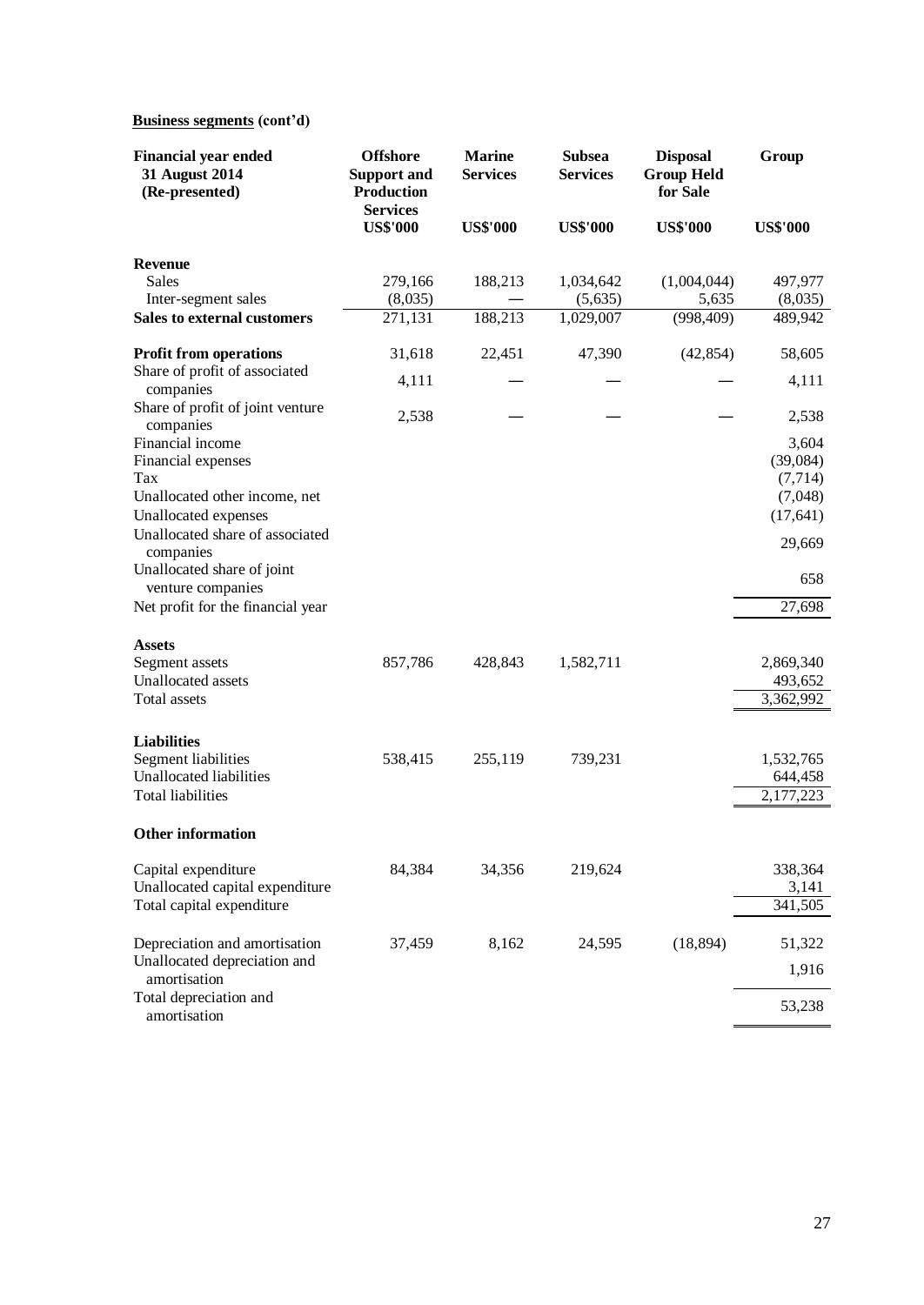#### **Geographical segments**

# **Revenue (1)**

|                                | Group           |                 |
|--------------------------------|-----------------|-----------------|
|                                | 31 August 2015  | 31 August 2014  |
|                                | <b>US\$'000</b> | <b>US\$'000</b> |
|                                |                 | (Re-presented)  |
| Singapore                      | 94,200          | 99,489          |
| South East Asia <sup>(2)</sup> | 211,426         | 206,564         |
| Americas                       | 22,336          | 39,536          |
| Europe                         | 139,211         | 36,435          |
| Other countries $(3)$          | 76,666          | 107,918         |
|                                | 543.839         | 489.942         |

(1) Revenue is based on the location of customers.<br>(2) Senath Fort Asia is deduced a Theories Theories

- (2) South East Asia includes Indonesia, Thailand, Brunei, Malaysia, The Philippines and Vietnam and excludes Singapore.
- (3) Other countries include Australia, New Zealand, China, Hong Kong, South Korea, India, United Arab Emirates, Angola, Congo, Ghana, Ivory Coast and Nigeria.

Non-current assets (comprising fixed assets, goodwill, other intangible assets and investments in associated and joint venture companies) are based on the location of the companies that own those assets.

#### **Non-Current Assets**

|                                | Group                             |                                   |  |
|--------------------------------|-----------------------------------|-----------------------------------|--|
|                                | 31 August 2015<br><b>US\$'000</b> | 31 August 2014<br><b>US\$'000</b> |  |
| Singapore                      | 980.940                           | 1,350,901                         |  |
| South East Asia <sup>(4)</sup> | 286,084                           | 230,382                           |  |
| Other countries <sup>(5)</sup> | 177,449                           | 468,054                           |  |
|                                | 1.444.473                         | 2,049,337                         |  |

**(4)** South East Asia includes Malaysia, Thailand and Vietnam and excludes Singapore.

**(5)** Other countries include the India, United Kingdom, British Virgin Islands, United States of America, Australia and Norway.

### **16. In the review of performance, the factors leading to any material changes in contributions to turnover and earnings by the business or geographical segments**

In FY2015, the Company entered into an agreement with Chiyoda Corporation ("Chiyoda") to invest in the Company's Subsea Services business, EMAS AMC, to form EMAS CHIYODA Subsea – a 50:50 joint venture. As a result of this transaction, the performance of the Subsea Services business was no longer consolidated as part of the Group's FY2015 results.

With the completion of the consolidation of Ezra's Offshore Support Services companies into EMAS Offshore Limited, the Group believes that the Offshore Support Services business will continue to contribute significantly.

Revenue contribution outside of South East Asia (including Singapore) accounts for 43.8% (FY2014: 37.5%) of revenue. The Group expects to have continual strong contribution outside of South East Asia.